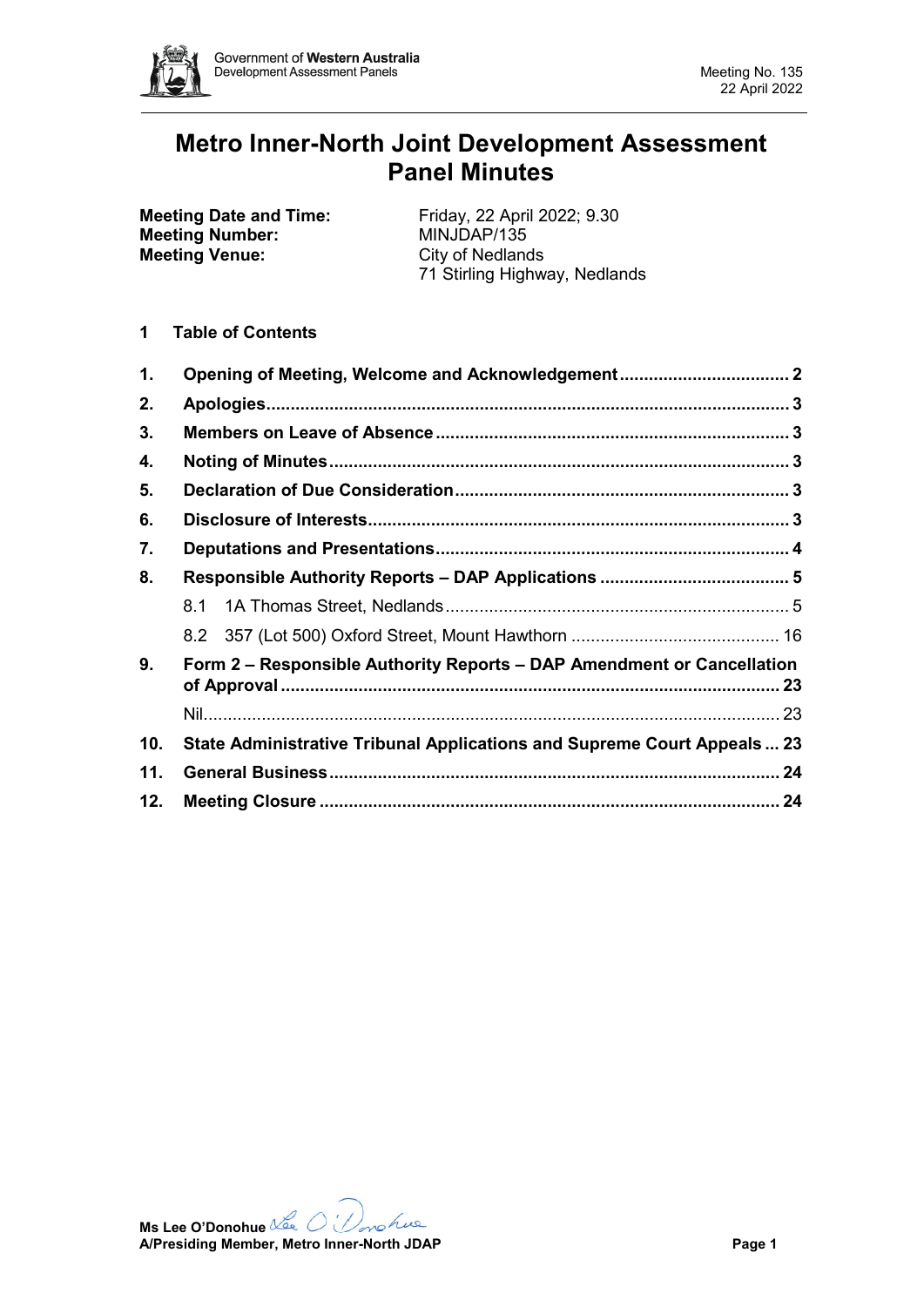

# **Attendance**

# **DAP Members**

Ms Lee O'Donohue (A/Presiding Member) Mr Gene Koltasz (A/Deputy Presiding Member) Mr John Syme (Third Specialist Member)

*Item 8.1* Cr Fergus Bennett (Local Government Member, City of Nedlands) Cr Blane Brackenridge (Local Government Member, City of Nedlands)

*Item 8.2* Cr Jonathan Hallett (Local Government Member, City of Vincent)

# **Officers in attendance**

*Item 8.1* Mr Roy Winslow (City of Nedlands) Mr Nathan Blumenthal (City of Nedlands)

*Item 8.2* Ms Karsen Reynolds (City of Vincent) Mr Jay Naidoo (City of Vincent)

# **Minute Secretary**

Ms Leah Mehanni (City of Nedlands)

# **Applicants and Submitters**

*Item 8.1* Mr Sean Van der Poel (RAD Architecture) Mr Dan Lees (element) Mr Andrew Baranowski (Plan E) Mayor Fiona Argyle (City of Nedlands) Cr Kerry Smyth (City of Nedlands) Mr Stephen Allerding (Allerding & Associates)

*Item 8.2* Mr Peter Simpson (PTS Planning)

# **Members of the Public / Media**

There were 10 members of the public in attendance.

Mr Ben Dickinson from The Post was in attendance.

# <span id="page-1-0"></span>**1. Opening of Meeting, Welcome and Acknowledgement**

The A/Presiding Member declared the meeting open at 9:31am on 22 April 2022 and acknowledged the traditional owners and paid respect to Elders past and present of the land on which the meeting was being held.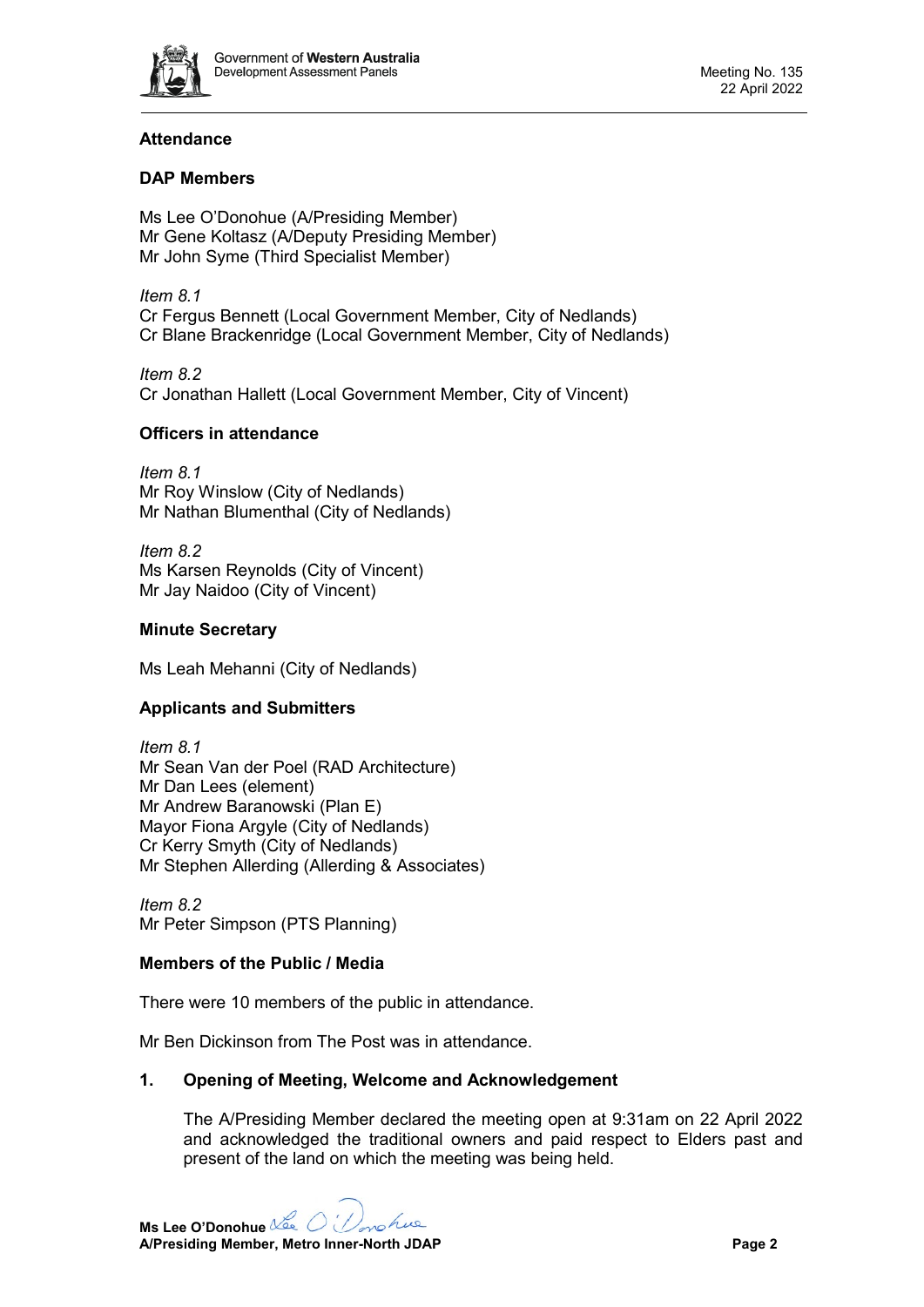

The A/Presiding Member announced the meeting would be run in accordance with the DAP Standing Orders 2020 under the *Planning and Development (Development Assessment Panels) Regulations 2011.*

# **1.1 Announcements by Presiding Member**

The A/Presiding Member advised that in accordance with Section 5.16 of the DAP Standing Orders 2020 which states *'A person must not use any electronic, visual or audio recording device or instrument to record the proceedings of the DAP meeting unless the A/Presiding Member has given permission to do so.',* the meeting would not be recorded.

# <span id="page-2-0"></span>**2. Apologies**

Ms Francesca Lefante (Presiding Member) Cr Ashley Wallace (Local Government Member, City of Vincent) Cr Susan Gontaszewski (Local Government Member, City of Vincent) Cr Dan Loden (Local Government Member, City of Vincent)

#### <span id="page-2-1"></span>**3. Members on Leave of Absence**

Nil

# <span id="page-2-2"></span>**4. Noting of Minutes**

DAP members noted that signed minutes of previous meetings are available on the [DAP website.](https://www.dplh.wa.gov.au/about/development-assessment-panels/daps-agendas-and-minutes)

# <span id="page-2-3"></span>**5. Declaration of Due Consideration**

All members declared that they had duly considered the documents.

#### <span id="page-2-4"></span>**6. Disclosure of Interests**

In accordance with section 2.4.9 of the DAP Code of Conduct 2017, DAP Member, Cr Fergus Bennett, declared that he participated in a prior Council meeting in relation to the application at item 8.1. However, under section 2.1.2 of the DAP Code of Conduct 2017, Cr Bennett acknowledged that he is not bound by any previous decision or resolution of the local government and undertakes to exercise independent judgment in relation to any DAP application before him, which will be considered on its planning merits.

In accordance with section 6.2 and 6.3 of the DAP Standing Orders 2020, the A/Presiding Member determined that the member listed above, who had disclosed a Impartiality Interest, was permitted to participate in the discussion and voting on the item.

**Ms Lee O'Donohue** nohue **A/Presiding Member, Metro Inner-North JDAP Page 3**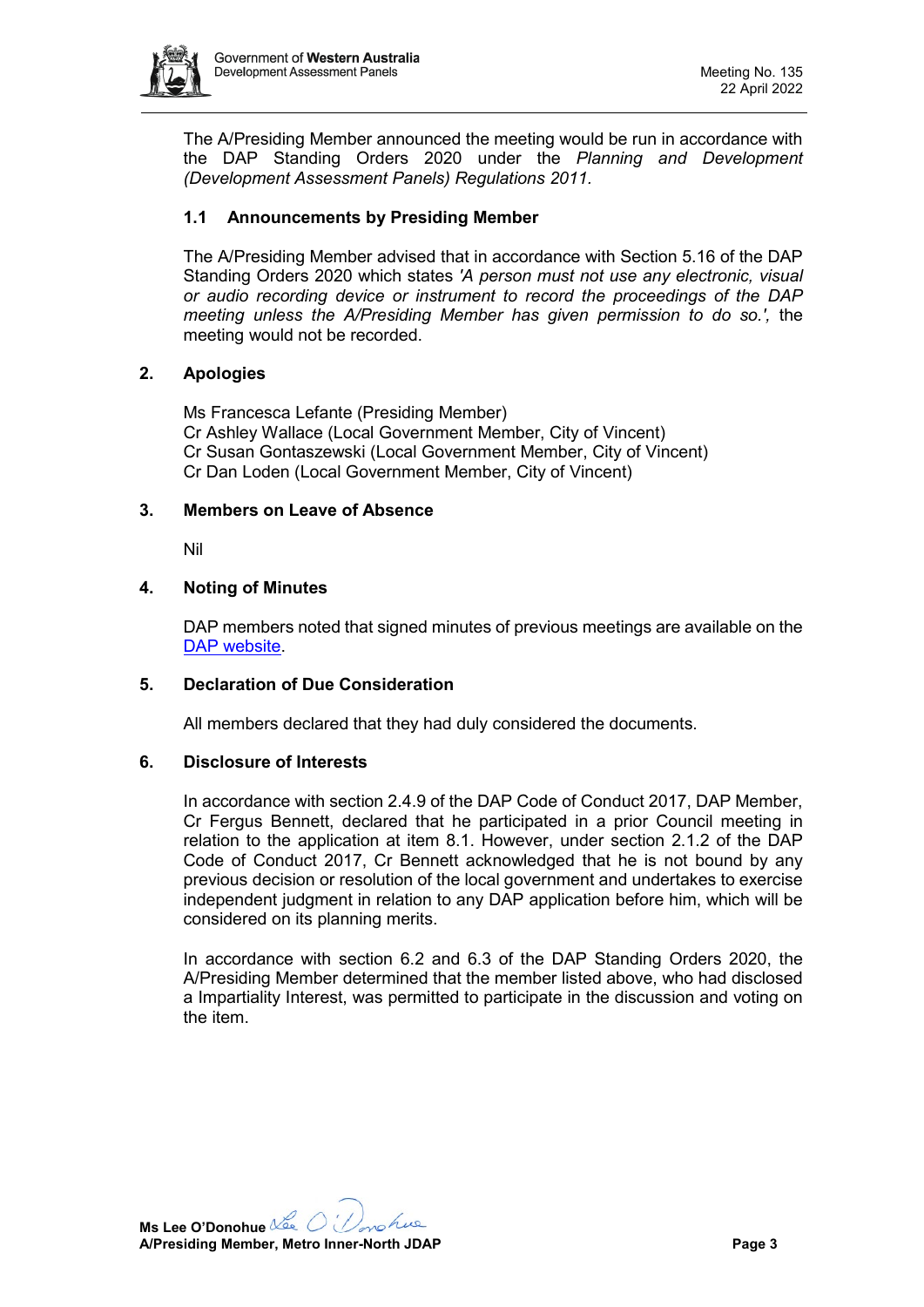

#### <span id="page-3-0"></span>**7. Deputations and Presentations**

- **7.1** Mayor Fiona Argyle (City of Nedlands) addressed the DAP in support of the recommendation for the application at Item 8.1 and responded to questions from the panel.
- **7.2** Cr Kerry Smyth (City of Nedlands) addressed the DAP in support of the recommendation for the application at Item 8.1.
- **7.3** Mr Stephen Allerding (Allerding & Associates) addressed the DAP in support of the recommendation for the application at Item 8.1 and responded to questions from the panel.
- **7.4** Mr Dan Lees (element) addressed the DAP against the recommendation for the application at Item 8.1 and responded to questions from the panel.
- **7.5** Mr Sean van der Poel (RAD Architecture) addressed the DAP against the recommendation for the application at Item 8.1 and responded to questions from the panel.
- **7.6** Mr Andrew Baranowski (Plan E) addressed the DAP against the recommendation for the application at Item 8.1.
- **7.7** The City of Nedlands Officers addressed the DAP in relation to the application at Item 8.1 and responded to questions from the panel.

#### *The presentations at Item 7.1 – 7.7 were heard prior to the application at Item 8.1.*

- **7.8** Mr Peter Simpson (PTS Town Planning Pty Ltd) addressed the DAP in support of the recommendation for the application at Item 8.2 and responded to questions from the panel.
- **7.9** The City of Vincent Officers addressed the DAP in relation to the application at Item 8.2 and responded to questions from the panel.

#### *The presentations at Items 7.8 - 7.9 were heard prior to the application at Item 8.2.*

**Ms Lee O'Donohue** nohue **A/Presiding Member, Metro Inner-North JDAP Page 4**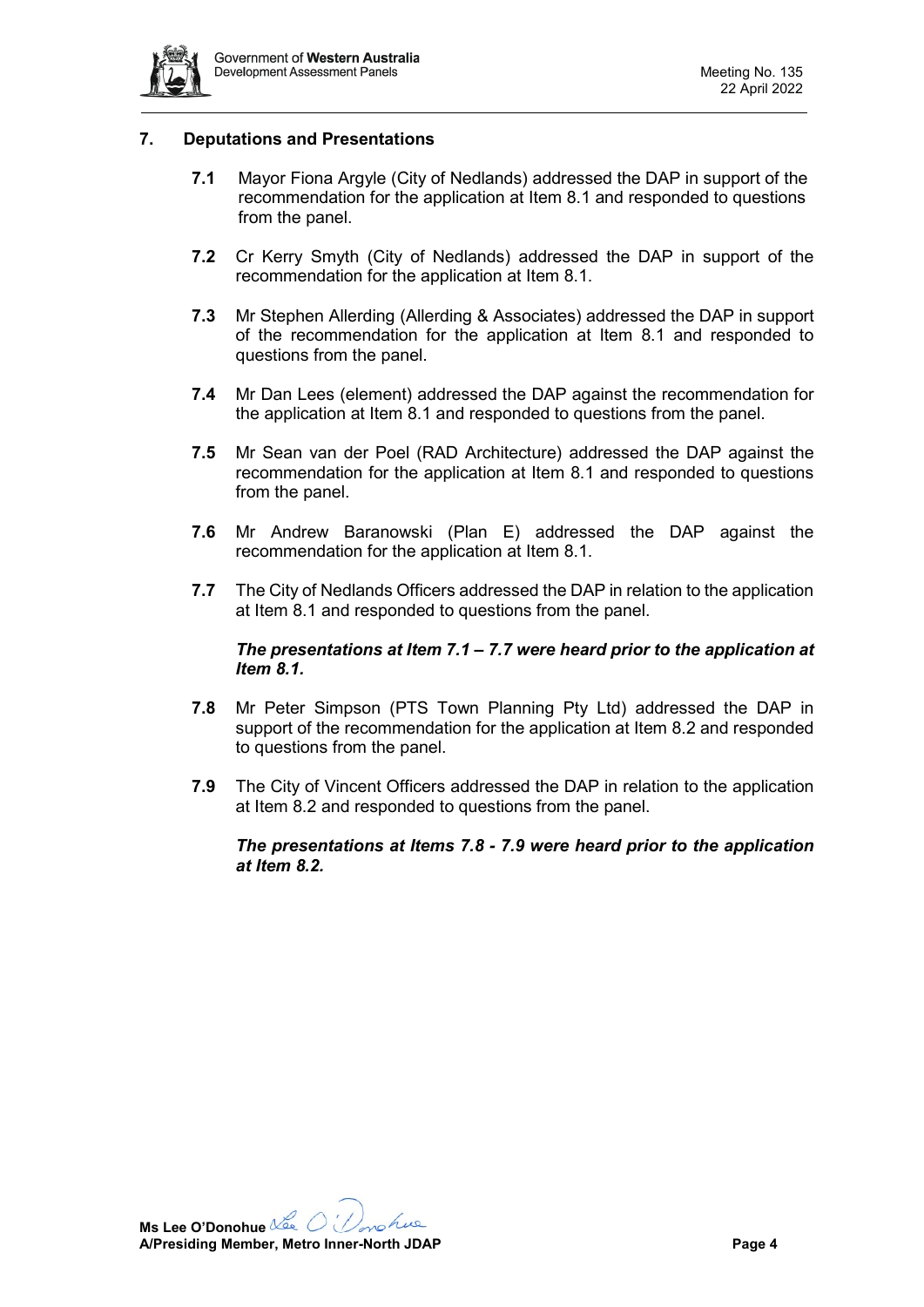

#### <span id="page-4-0"></span>**8. Responsible Authority Reports – DAP Applications**

#### <span id="page-4-1"></span>**8.1 1A Thomas Street, Nedlands**

| Development Description: | <b>Multiple Residential Development</b>         |
|--------------------------|-------------------------------------------------|
| Applicant:               | <b>RAD Architecture</b>                         |
| Owner:                   | C & N Unit Trust Trading as Capital Way Pty Ltd |
| Responsible Authority:   | City of Nedlands                                |
| DAP File No:             | DAP/22/02163                                    |

#### **REPORT RECOMMENDATION**

**Moved by:** Cr Fergus Bennett **Seconded by:** Cr Blane Brackenridge

That the Metro Inner-North JDAP resolves to:

**Refuse** DAP Application reference DAP/22/02163 and accompanying plans dated 16 March 2022 in accordance with Clause 68 of Schedule 2 (Deemed Provisions) of the Planning and Development (Local Planning Schemes) Regulations 2015 and the provisions of the City of Nedlands Local Planning Scheme No. 3 for the following reasons:

- 1. The setback of the development from the street does not complement the existing or expected landscape character of the street in accordance with the Element Objectives of section 2.2: Street Setbacks of Volume 2 of the Residential Design Codes.
- 2. The side setbacks are inconsistent with the expected streetscape character and do not provide adequate setback distance to neighbouring properties in accordance with the Element Objectives of section 2.3: Side and Rear Setbacks of Volume 2 of the Residential Design Codes.
- 3. The building overshadows habitable rooms and outdoor living areas of the adjoining properties, contrary to the Element Objectives of section 3.2: Orientation of Volume 2 of the Residential Design Codes.
- 4. The development does not provide adequate internal daylight to units, contrary to the Element Objectives of section 4.1: Solar and Daylight Access of Volume 2 of the Residential Design Codes.
- 5. The development contains a residential unit facing the street which is not compatible with the objectives of the zone as set out within the City of Nedlands Local Planning Scheme No. 3.

#### **The Report Recommendation was put and LOST (3/2).**

- For: Cr Fergus Bennett Cr Blane Brackenridge
- Against: Ms Lee O'Donohoe Mr John Syme Mr Gene Koltasz

**Ms Lee O'Donohue** nohue **A/Presiding Member, Metro Inner-North JDAP Page 5**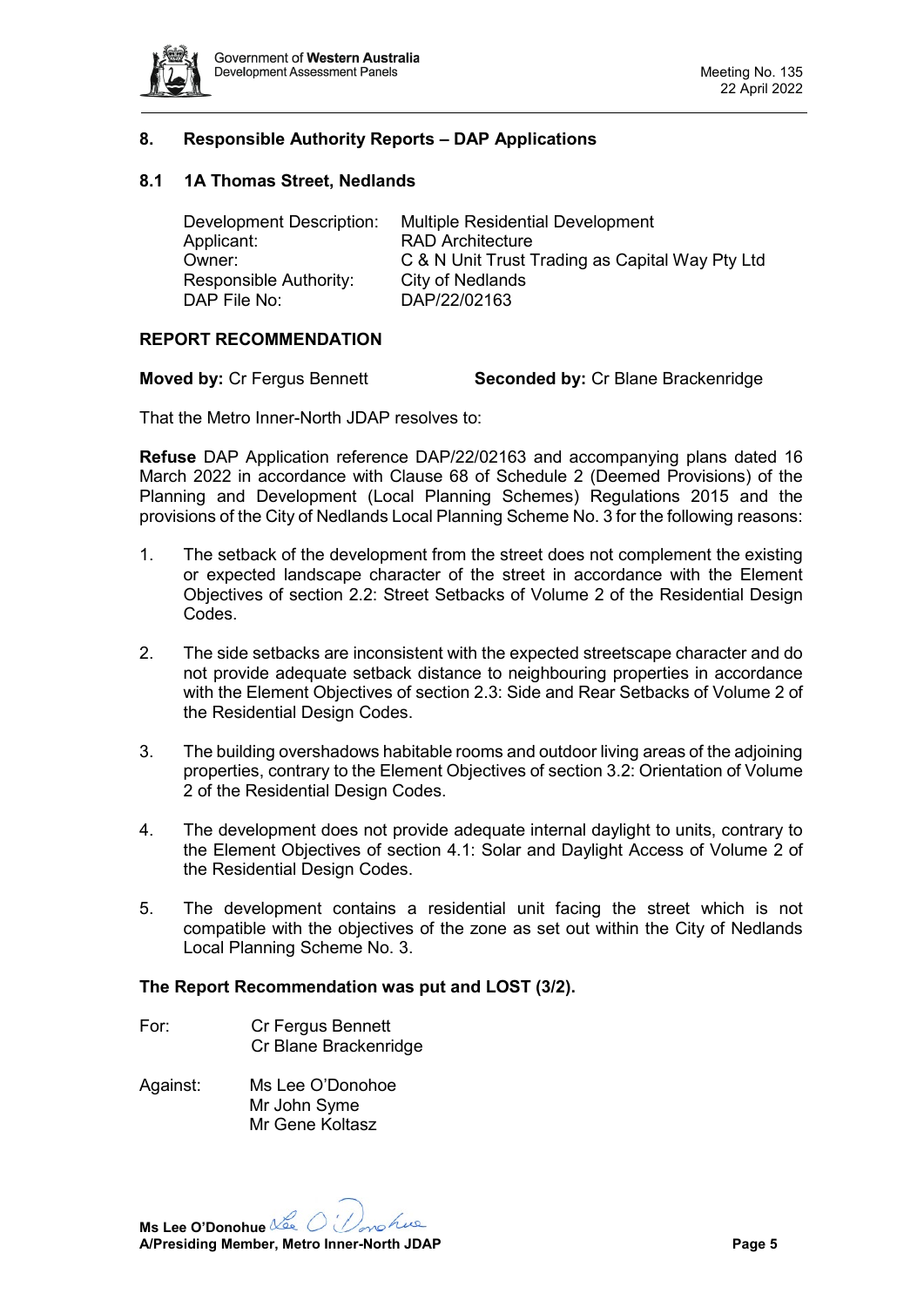

# **ALTERNATE MOTION**

**Moved by: Cr Fergus Bennett <b>Seconded by:** Mr Gene Koltasz

It is recommended that the Metro Inner-North JDAP resolves to:

1. **Approve** DAP Application reference DAP/22/02163 and accompanying plans dated 16 March 2022 in accordance with Clause 68 of Schedule 2 (Deemed Provisions) of the *Planning and Development (Local Planning Schemes) Regulations 2015* and the provisions of the City of Nedlands Local Planning Scheme No. 3 subject to the following conditions:

#### **Conditions**

- 1. Pursuant to clause 26 of the Metropolitan Region Scheme, this approval is deemed to be an approval under clause 24(1) of the Metropolitan Region Scheme.
- 2. This decision constitutes planning approval only and is valid for a period of 4 years from the date of approval. If the subject development is not substantially commenced within the specified period, the approval shall lapse and be of no further effect.
- 3. All works indicated on the approved plans shall be wholly located within the lot boundaries of the subject site.
- 4. The landscaping in the Thomas Street road reserve does not form part of this approval and is deleted from the plans.
- 5. All stormwater discharge from the development shall be contained and disposed of on-site unless otherwise approved by the City of Nedlands.

#### *Engineering and Design*

- 6. Prior to the issue of a demolition permit and a building permit, a Demolition or Construction Management Plan (as appropriate) shall be submitted and approved to the satisfaction of the City. The approved Demolition and Construction Management Plans shall be observed at all times throughout the construction and demolition processes to the satisfaction of the City.
- 7. Prior to the commencement of excavation works, a Dilapidation Report shall be submitted to the City of Nedlands and the owners of the adjoining properties listed below detailing the current condition and status of all buildings (both internal and external together with surrounding paved areas and rights of ways), including ancillary structures located upon these properties:
	- Lots 59 and 60 (No. 1B) Thomas Street, Nedlands
	- Lot 50 (No. 60) Stirling Highway, Nedlands
	- Lot 1 (No. 56 and 1/39) Stirling Highway, Nedlands

In the event that access for undertaking the dilapidation survey is denied by an adjoining owner, the applicant must demonstrate in writing to the satisfaction of the City of Nedlands that all reasonable steps have been taken to obtain access and advise the affected property owner of the reason for the survey and that these steps have failed.

**Ms Lee O'Donohue** nohue **A/Presiding Member, Metro Inner-North JDAP Page 6**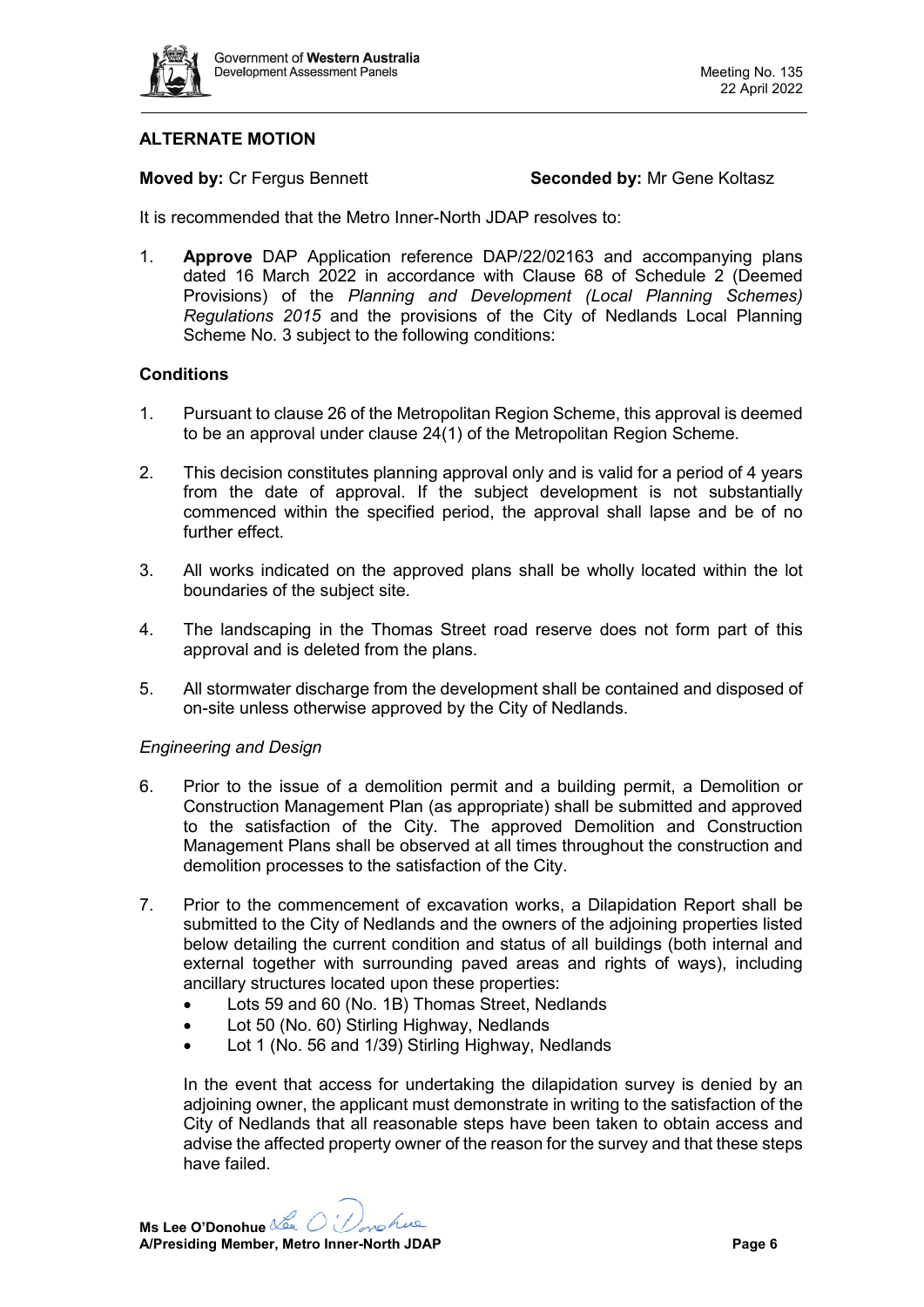

- 8. Prior to the issue of a building permit, a Geotechnical Report covering the development area is to be prepared by a suitably qualified practitioner at the applicant's cost, to the satisfaction of the City of Nedlands. The report will give due consideration to any potential impacts on neighbouring properties including but not limited to: ground water management, excavation or modifications to existing ground levels; vibration or consolidation of material throughout the demolition and construction phase of the project. The Geotechnical Report will identify any remedial treatments required to mitigate any adverse impacts and will be lodged with the building permit application, together with certification that the design is suitable for the site conditions as outlined in the Geotechnical Report.
- 9. Prior to the issue of a building permit, a minimum of 20% (6) units are to be designed at building permit stage to the Silver Level requirements as defined in the Liveable Housing Design Guidelines (Liveable Housing Australia) and implemented prior to occupation to the satisfaction of the City of Nedlands.

#### *Landscaping*

- 10. Prior to commencement of excavation works, the owner shall take reasonable endeavours to obtain agreement from the property owners at 1/39-56 Stirling Highway, Nedlands, and 60 Stirling Highway, Nedlands to undertake an Arborist Report investigating opportunities to minimise adverse health effects to the trees retained within the property boundaries of 1/39-56 Stirling Highway, Nedlands, and 60 Stirling Highway, Nedlands. If agreement is achieved with the owner(s) of the above addresses, a copy of the Arborist Report shall be provided to the City of Nedlands prior to construction commencement and be included in the appointed contractor's Construction Management Plan.
- 11. Prior to occupation, all communal and private open space areas with landscaping shall include a tap connected to an adequate water supply for the purpose of irrigation.
- 12. Prior to occupation, landscaping shall be completed in accordance with the approved plans prepared by Plan  $\setminus$  E dated received 16 March 2022 or any approved modifications to the satisfaction of the City of Nedlands. All landscaped areas are to be maintained on an ongoing basis for the life of the development on the site to the satisfaction of the City of Nedlands.
- 13. The street tree(s) within the verge in front of the lot are to be protected and maintained through the duration of the demolition and construction processes to the satisfaction of the City of Nedlands. Should the tree(s) die or be damaged, they are to be replaced with a specified species at the owner's expense and to the satisfaction of the City of Nedlands.

#### *Acoustics and Visual Privacy*

14. Prior to the issue of a building permit, an Acoustic Report shall be submitted by a suitably qualified and licenced acoustic practitioner demonstrating compliance of the development with the requirements of the Environmental Protection (Noise) Regulations 1997, with all recommendations within the report to be detailed on the building permit plans to the satisfaction of the City of Nedlands.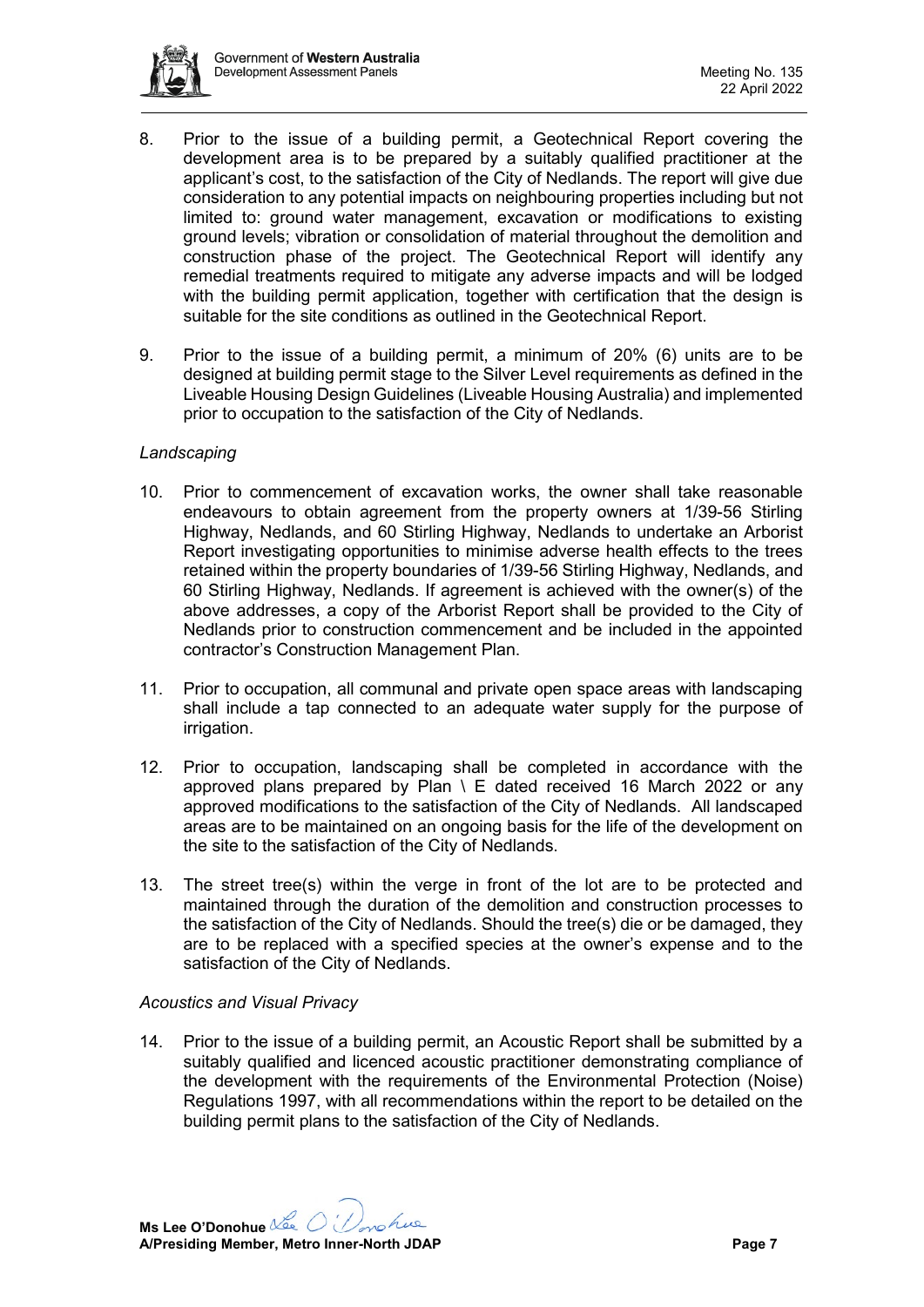

- 15. Prior to occupation, the direct southern elevations of balconies of units 402, 403, 502, 503, 602 and 702; and the direct northern elevations of balconies of units 501, 601 and 701 as shown in red on the approved plans, shall be screened in accordance with the Residential Design Codes by either;
	- fixed and obscured glass to a height of 1.6 metres above finished floor level; or
	- fixed screening devices to a height of 1.6 meters above finished floor level that are at least 75% obscure and made of a durable material; or
	- a minimum sill height of 1.6 metres above the finished floor level; or
	- an alternative method of screening approved by the City of Nedlands.

The required screening shall be thereafter maintained to the satisfaction of the City of Nedlands.

16. Prior to occupation, a notification, pursuant to section 70A of the Transfer of Land Act 1893, shall be placed on the certificate of title for the subject lot. The notification shall be created at the owner/applicants' expense and lodged with the Registrar of Titles for endorsement. The notification is to state as follows:

*'This lot is in the vicinity of a transport corridor and is affected, or may in the future be affected, by road and rail transport noise. Road and rail transport noise levels may rise or fall over time depending on the type and volume of traffic.'*

The above requirement is a provision outlined in the State Planning Policy 5.4 ' Road and Rail Noise.'

### *Sustainability*

- 17. Prior to occupation, the recommendations contained within the CADDS Group Sustainable Design Strategy dated 15 December 2021, or any approved modifications, are to be carried out and maintained for the lifetime of the development to the satisfaction of the City of Nedlands.
- 18. Prior to issue of a building permit, all units are to demonstrate achievement of their respective NatHERS "Upgraded Star Rating" shown in Table 4 of the CADDS Group Sustainable Design Strategy dated 15 December 2021, or any approved modifications, to the satisfaction of the City of Nedlands.

#### *Parking and Waste*

- 19. The development shall comply with the approved Waste Management Plan prepared by Talis dated 11 March 2022 to the satisfaction of the City of Nedlands. Any modification to the approved Waste Management Plan will require further approval by the City.
- 20. Prior to the occupation of the development, a Parking Management Plan must be submitted to, and approved by, the City of Nedlands. The Parking Management Plan is to address allocation of dwelling car bays and how larger vehicle parking will be managed. The plan is to be adhered to for the life of the development.
- 21. Prior to occupation, all bicycle racks shall be provided and installed to the satisfaction of the City of Nedlands and maintained for the lifetime of the development.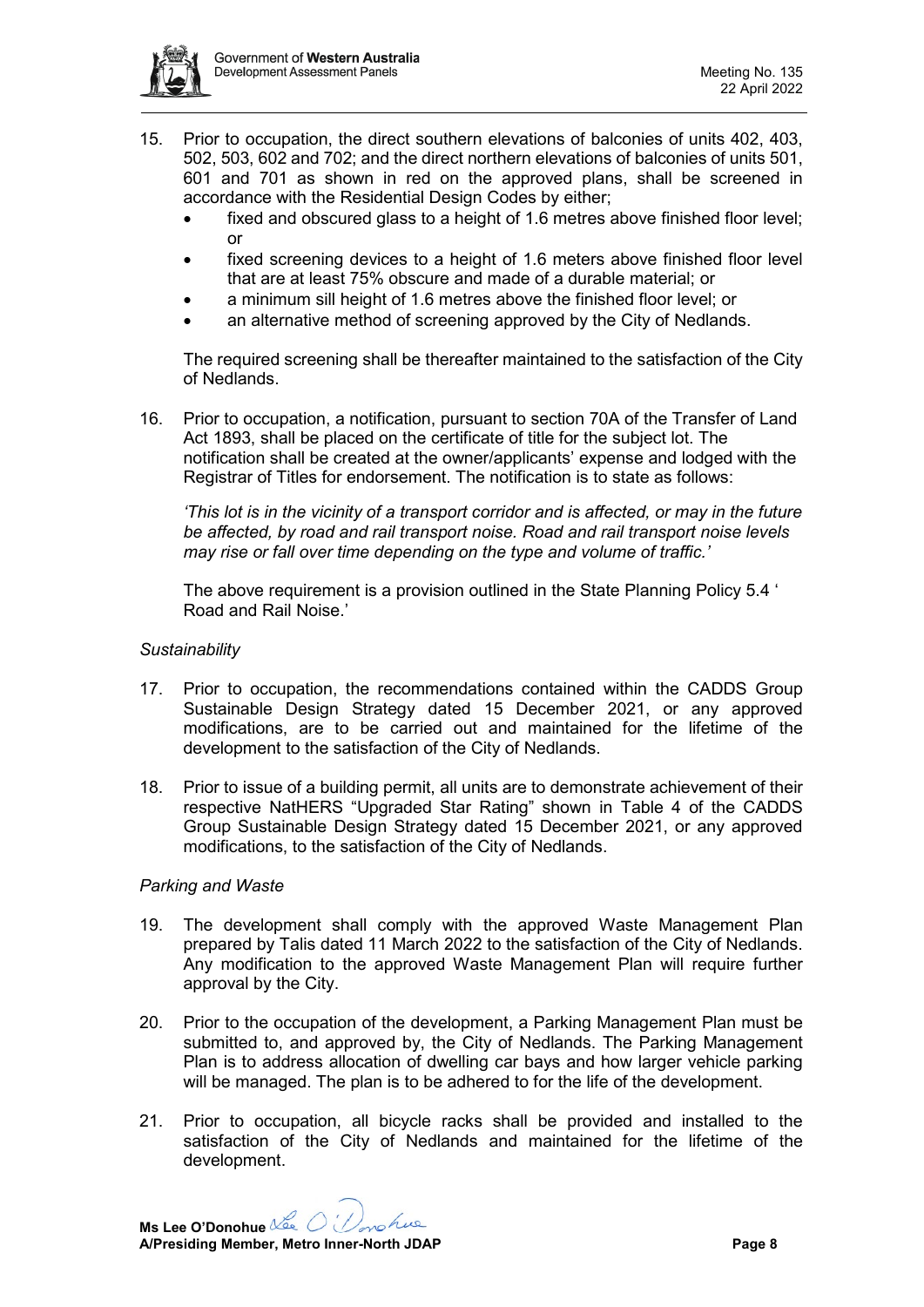

- 22. Prior to occupation, new or modified vehicle crossovers shall be constructed to the City's specification and thereafter maintained to the satisfaction of the City of Nedlands.
- 23. Prior to occupation of the development, all car parking bays are to be clearly line marked, drained and with visitor/staff parking clearly marked or signage provided, and maintained thereafter by the landowner to the satisfaction of the City of Nedlands.
- 24. Prior to occupation, any redundant crossovers shall be removed and the verge and kerbing reinstated to the City's specifications, at the expense of the applicant and to the satisfaction of the City of Nedlands.
- 25. All car parking dimensions (including associated wheel stops and headroom clearance), manoeuvring areas, ramps, crossovers and driveways shall comply with Australian Standard 2890.1-2004 - Off-street car parking and Australian Standard 2890.6:2009 - Off-street parking for people with disabilities (where applicable) to the satisfaction of the City of Nedlands.
- 26. The car stacking equipment depicted on the plans shall comply with Australian Standard AS5124:2017 (as amended) and be maintained for the life of the development.

# *Screening and Lighting*

- 27. Prior to occupation, all air-conditioning plant, satellite dishes, antennae and any other plant and equipment to the roof of the building shall be located or screened to the satisfaction of the City of Nedlands.
- 28. Prior to occupation, an external lighting plan must be submitted and approved by the City of Nedlands. The lighting is to be designed and located to prevent any increase in light spill onto the adjoining properties in accordance with Australian Standard 4282 – Control of Obtrusive Effects of Outdoor Lighting.

# **ADVICE NOTES**

- i. This is a Planning Approval only and does not remove the responsibility of the applicant/owner to comply with all relevant building, health and engineering requirements of the City, any obligations under the Strata Titles Act, or the requirements of any other external agency.
- ii. The Construction Management Plan and Demolition Management Plans are to be prepared in the manner and form provided by the City of Nedlands.
- iii. Separate approval is required from the City of Nedlands for any works located within the verge, including landscaping and crossovers. A Vehicle Crossover Permit application is required to be submitted and approved by the City of Nedlands prior to verge works commencing.
- iv. The applicant/owner is advised that a public open space contribution will likely be required at the subdivision stage of the development, consistent with DC 2.3 Public Open Space in Residential Areas and the Planning and Development Act 2005.

**Ms Lee O'Donohue** nohue **A/Presiding Member, Metro Inner-North JDAP Page 9**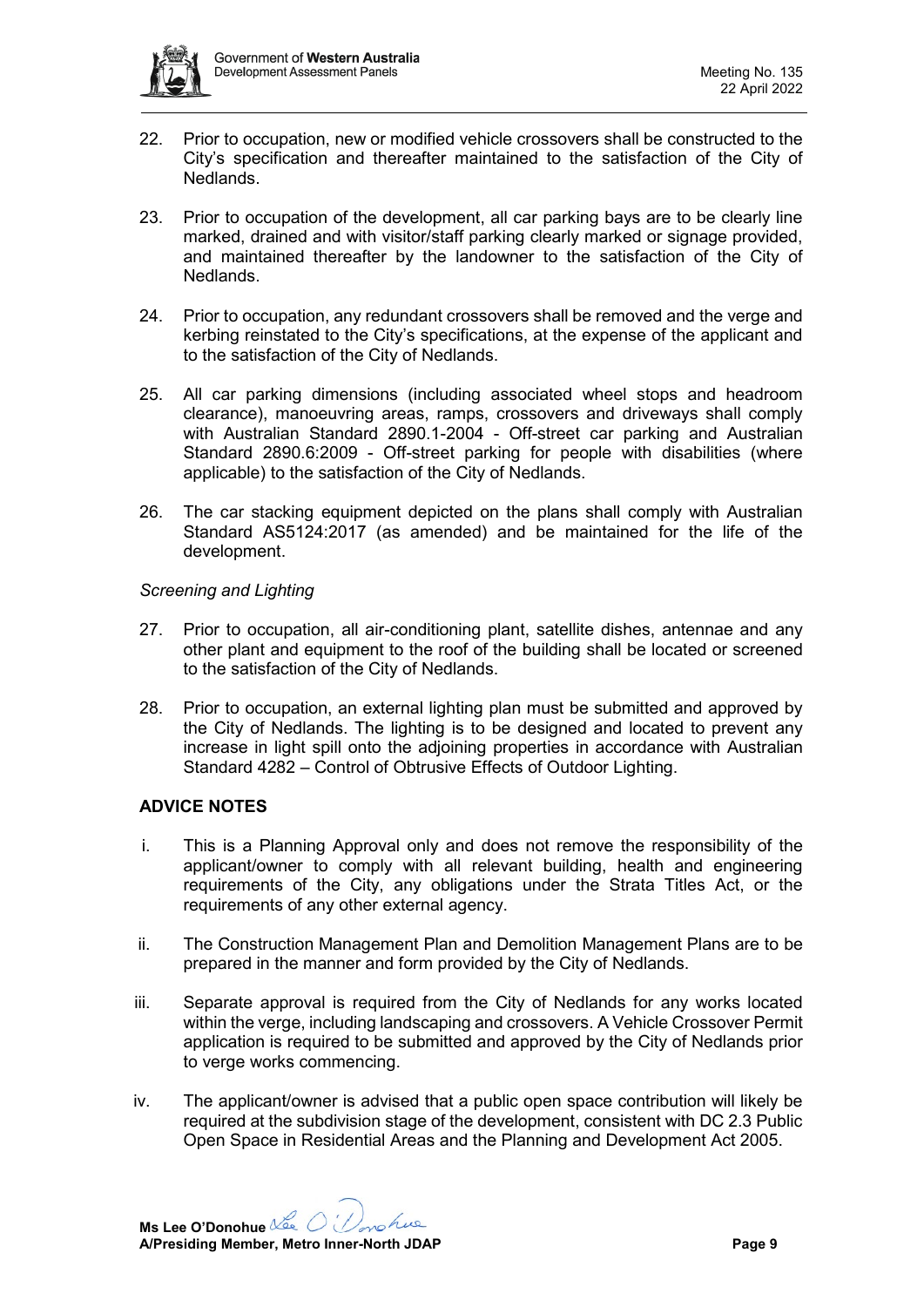

- v. Waste charges imposed on lot owners by the City as part of its annual rates and charges will be higher than standard refuse charges, due to the use of an small waste truck and additional services provided by the City in respect of the collection of refuse from the development.
- vi. Consultants need to account for a reduction in assigned noise levels on Sundays and public holiday. The operating hours of the Outdoor Kitchen, BBQ area and Fitness room is to be between 0700 –2200 hours for Monday to Saturday and 0900 – 2200 hours for Sundays and public holidays.
- vii. Service and/or delivery vehicles are not to service the premises before 7.00 am or after 7.00 pm Monday to Saturday, and/or before 9.00 am or after 7.00 pm on Sundays and Public Holidays unless otherwise approved by the City beforehand.
- viii. The development is to be provided with adequate laundry facilities, in line with the requirements of the Health Act (Laundries and Bathrooms) Regulations and City of Nedlands Health Local Laws 2017.

# **AMENDING MOTION**

#### **Moved by:** Mr John Syme **Seconded by:** Mr Gene Koltasz

That the following properties be added to the requirements for dilapidation reports in Condition No.7:

- *Lot 84 (No.2), Lot 6 (No. 2A), Lot 52 (No. 2D), Lot 51 (No.2E), Lot 78 (No.3) and Lot 85 (No.4) Thomas Road, Nedlands*
- *Lots 50, 56, 57 & 62 (No. 60) Stirling Highway, Nedlands*
- *Lot 61 (No. 2) Webster Street, Nedlands*

# **The Amending Motion was put and CARRIED UNANIMOUSLY.**

**REASON:** The amendment to Condition 7 was proposed and supported in order to increase the number of properties that will be subject to a dilapidation report.

# **ALTERNATE RECOMMENDATION (AS AMENDED)**

It is recommended that the Metro Inner-North JDAP resolves to:

1. **Approve** DAP Application reference DAP/22/02163 and accompanying plans dated 16 March 2022 in accordance with Clause 68 of Schedule 2 (Deemed Provisions) of the *Planning and Development (Local Planning Schemes) Regulations 2015* and the provisions of the City of Nedlands Local Planning Scheme No. 3 subject to the following conditions:

# **Conditions**

1. Pursuant to clause 26 of the Metropolitan Region Scheme, this approval is deemed to be an approval under clause 24(1) of the Metropolitan Region Scheme.

**Ms Lee O'Donohue** nohue **A/Presiding Member, Metro Inner-North JDAP Page 10**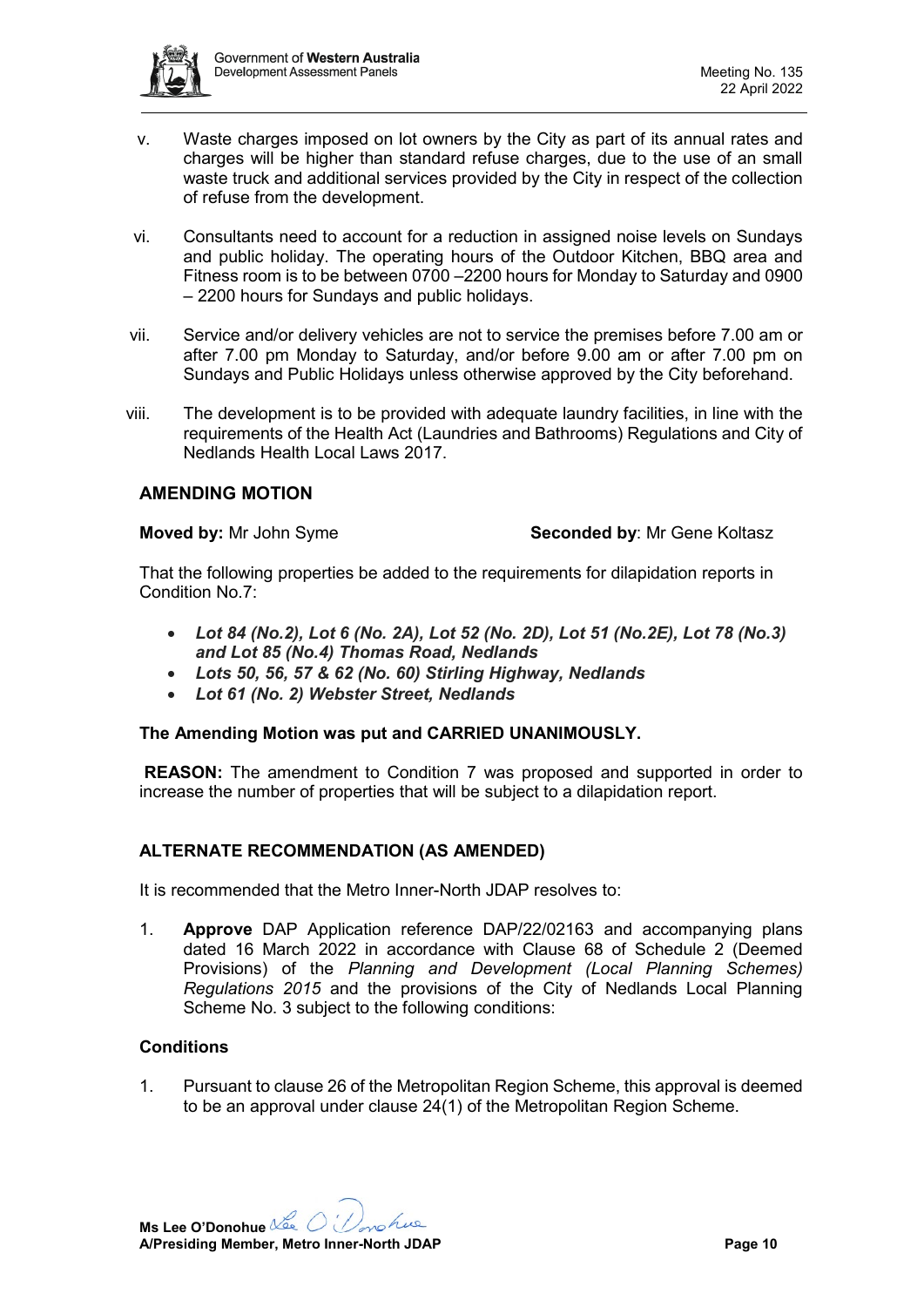

- 2. This decision constitutes planning approval only and is valid for a period of 4 years from the date of approval. If the subject development is not substantially commenced within the specified period, the approval shall lapse and be of no further effect.
- 3. All works indicated on the approved plans shall be wholly located within the lot boundaries of the subject site.
- 4. The landscaping in the Thomas Street road reserve does not form part of this approval and is deleted from the plans.
- 5. All stormwater discharge from the development shall be contained and disposed of on-site unless otherwise approved by the City of Nedlands.

# *Engineering and Design*

- 6. Prior to the issue of a demolition permit and a building permit, a Demolition or Construction Management Plan (as appropriate) shall be submitted and approved to the satisfaction of the City. The approved Demolition and Construction Management Plans shall be observed at all times throughout the construction and demolition processes to the satisfaction of the City.
- 7. Prior to the commencement of excavation works, a Dilapidation Report shall be submitted to the City of Nedlands and the owners of the adjoining properties listed below detailing the current condition and status of all buildings (both internal and external together with surrounding paved areas and rights of ways), including ancillary structures located upon these properties:
	- Lots 59 and 60 (No. 1B) Thomas Street, Nedlands
	- Lot 50 (No. 60) Stirling Highway, Nedlands
	- Lot 1 (No. 56 and 1/39) Stirling Highway, Nedlands
	- Lot 84 (No.2), Lot 6 (No. 2A), Lot 52 (No. 2D), Lot 51 (No.2E), Lot 78 (No.3) and Lot 85 (No.4) Thomas Road, Nedlands
	- Lots 50, 56, 57 & 62 (No. 60) Stirling Highway, Nedlands
	- Lot 61 (No. 2) Webster Street, Nedlands

In the event that access for undertaking the dilapidation survey is denied by an adjoining owner, the applicant must demonstrate in writing to the satisfaction of the City of Nedlands that all reasonable steps have been taken to obtain access and advise the affected property owner of the reason for the survey and that these steps have failed.

8. Prior to the issue of a building permit, a Geotechnical Report covering the development area is to be prepared by a suitably qualified practitioner at the applicant's cost, to the satisfaction of the City of Nedlands. The report will give due consideration to any potential impacts on neighbouring properties including but not limited to: ground water management, excavation or modifications to existing ground levels; vibration or consolidation of material throughout the demolition and construction phase of the project. The Geotechnical Report will identify any remedial treatments required to mitigate any adverse impacts and will be lodged with the building permit application, together with certification that the design is suitable for the site conditions as outlined in the Geotechnical Report.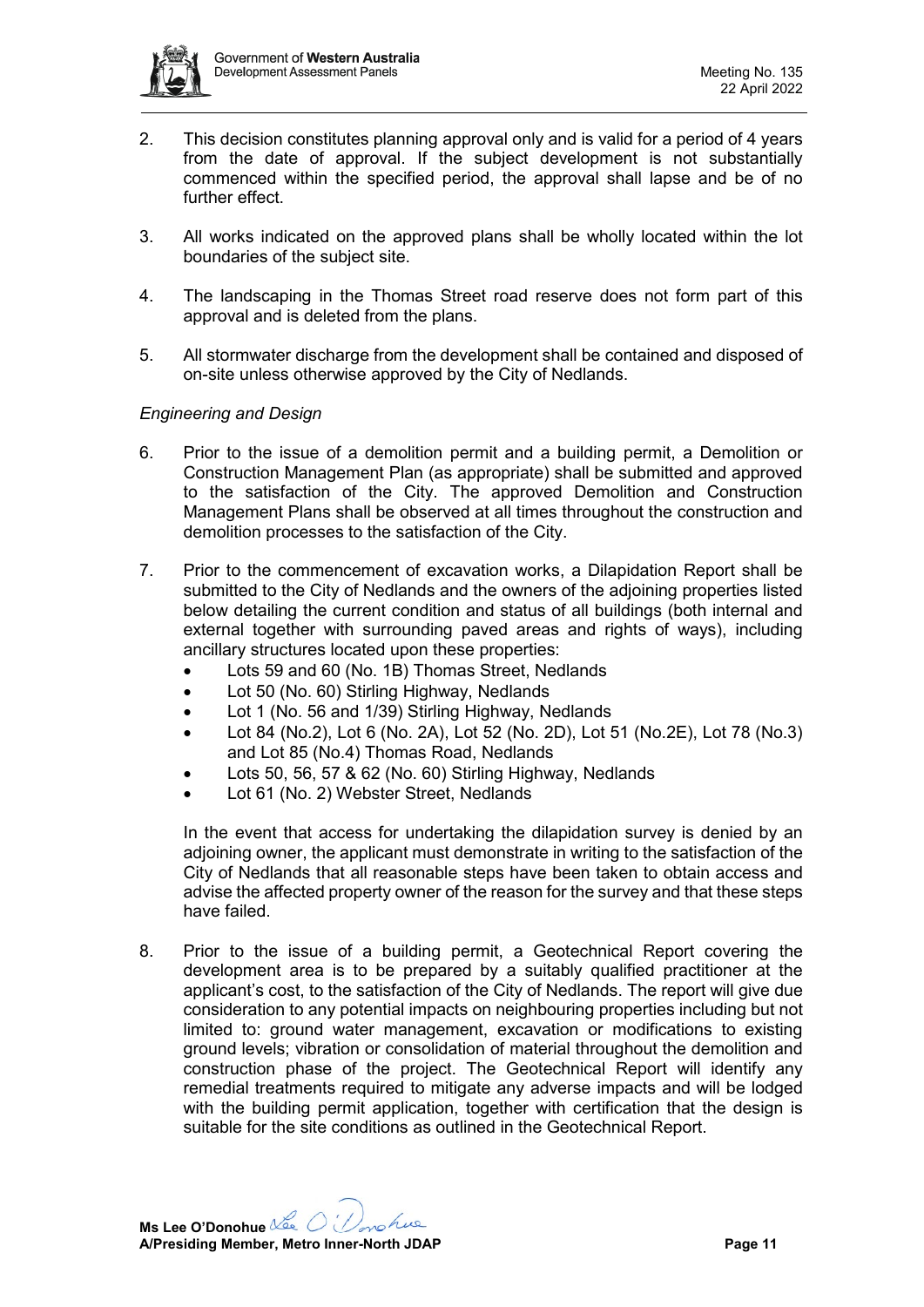

9. Prior to the issue of a building permit, a minimum of 20% (6) units are to be designed at building permit stage to the Silver Level requirements as defined in the Liveable Housing Design Guidelines (Liveable Housing Australia) and implemented prior to occupation to the satisfaction of the City of Nedlands.

# *Landscaping*

- 10. Prior to commencement of excavation works, the owner shall take reasonable endeavours to obtain agreement from the property owners at 1/39-56 Stirling Highway, Nedlands, and 60 Stirling Highway, Nedlands to undertake an Arborist Report investigating opportunities to minimise adverse health effects to the trees retained within the property boundaries of 1/39-56 Stirling Highway, Nedlands, and 60 Stirling Highway, Nedlands. If agreement is achieved with the owner(s) of the above addresses, a copy of the Arborist Report shall be provided to the City of Nedlands prior to construction commencement and be included in the appointed contractor's Construction Management Plan.
- 11. Prior to occupation, all communal and private open space areas with landscaping shall include a tap connected to an adequate water supply for the purpose of irrigation.
- 12. Prior to occupation, landscaping shall be completed in accordance with the approved plans prepared by Plan  $\setminus$  E dated received 16 March 2022 or any approved modifications to the satisfaction of the City of Nedlands. All landscaped areas are to be maintained on an ongoing basis for the life of the development on the site to the satisfaction of the City of Nedlands.
- 13. The street tree(s) within the verge in front of the lot are to be protected and maintained through the duration of the demolition and construction processes to the satisfaction of the City of Nedlands. Should the tree(s) die or be damaged, they are to be replaced with a specified species at the owner's expense and to the satisfaction of the City of Nedlands.

# *Acoustics and Visual Privacy*

- 14. Prior to the issue of a building permit, an Acoustic Report shall be submitted by a suitably qualified and licenced acoustic practitioner demonstrating compliance of the development with the requirements of the Environmental Protection (Noise) Regulations 1997, with all recommendations within the report to be detailed on the building permit plans to the satisfaction of the City of Nedlands.
- 15. Prior to occupation, the direct southern elevations of balconies of units 402, 403, 502, 503, 602 and 702; and the direct northern elevations of balconies of units 501, 601 and 701 as shown in red on the approved plans, shall be screened in accordance with the Residential Design Codes by either;
	- fixed and obscured glass to a height of 1.6 metres above finished floor level; or
	- fixed screening devices to a height of 1.6 meters above finished floor level that are at least 75% obscure and made of a durable material; or
	- a minimum sill height of 1.6 metres above the finished floor level; or
	- an alternative method of screening approved by the City of Nedlands.

**Ms Lee O'Donohue** nohue **A/Presiding Member, Metro Inner-North JDAP Page 12**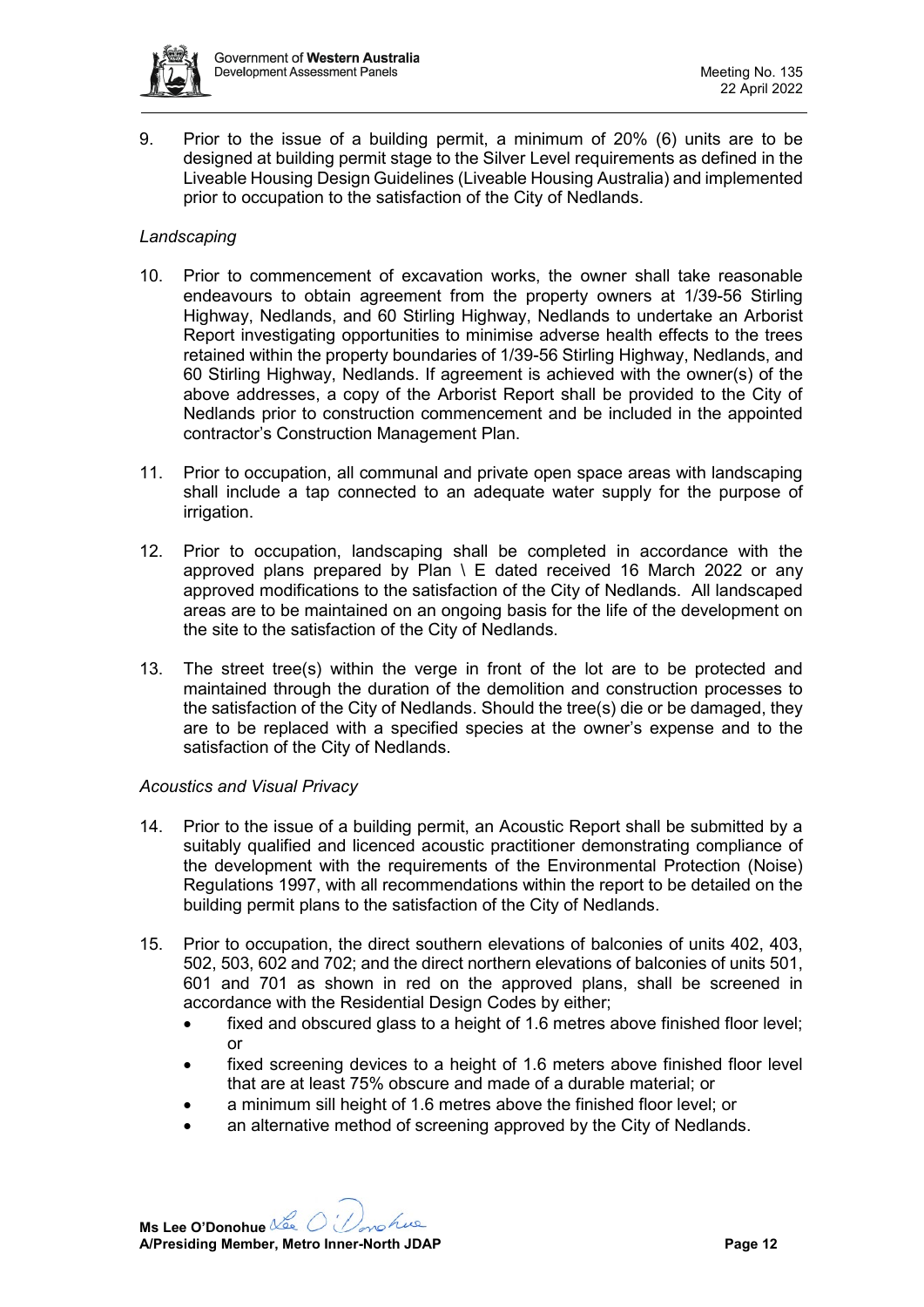

The required screening shall be thereafter maintained to the satisfaction of the City of Nedlands.

16. Prior to occupation, a notification, pursuant to section 70A of the Transfer of Land Act 1893, shall be placed on the certificate of title for the subject lot. The notification shall be created at the owner/applicants' expense and lodged with the Registrar of Titles for endorsement. The notification is to state as follows:

*'This lot is in the vicinity of a transport corridor and is affected, or may in the future be affected, by road and rail transport noise. Road and rail transport noise levels may rise or fall over time depending on the type and volume of traffic.'*

The above requirement is a provision outlined in the State Planning Policy 5.4 ' Road and Rail Noise.'

#### *Sustainability*

- 17. Prior to occupation, the recommendations contained within the CADDS Group Sustainable Design Strategy dated 15 December 2021, or any approved modifications, are to be carried out and maintained for the lifetime of the development to the satisfaction of the City of Nedlands.
- 18. Prior to issue of a building permit, all units are to demonstrate achievement of their respective NatHERS "Upgraded Star Rating" shown in Table 4 of the CADDS Group Sustainable Design Strategy dated 15 December 2021, or any approved modifications, to the satisfaction of the City of Nedlands.

#### *Parking and Waste*

- 19. The development shall comply with the approved Waste Management Plan prepared by Talis dated 11 March 2022 to the satisfaction of the City of Nedlands. Any modification to the approved Waste Management Plan will require further approval by the City.
- 20. Prior to the occupation of the development, a Parking Management Plan must be submitted to, and approved by, the City of Nedlands. The Parking Management Plan is to address allocation of dwelling car bays and how larger vehicle parking will be managed. The plan is to be adhered to for the life of the development.
- 21. Prior to occupation, all bicycle racks shall be provided and installed to the satisfaction of the City of Nedlands and maintained for the lifetime of the development.
- 22. Prior to occupation, new or modified vehicle crossovers shall be constructed to the City's specification and thereafter maintained to the satisfaction of the City of Nedlands.
- 23. Prior to occupation of the development, all car parking bays are to be clearly line marked, drained and with visitor/staff parking clearly marked or signage provided, and maintained thereafter by the landowner to the satisfaction of the City of Nedlands.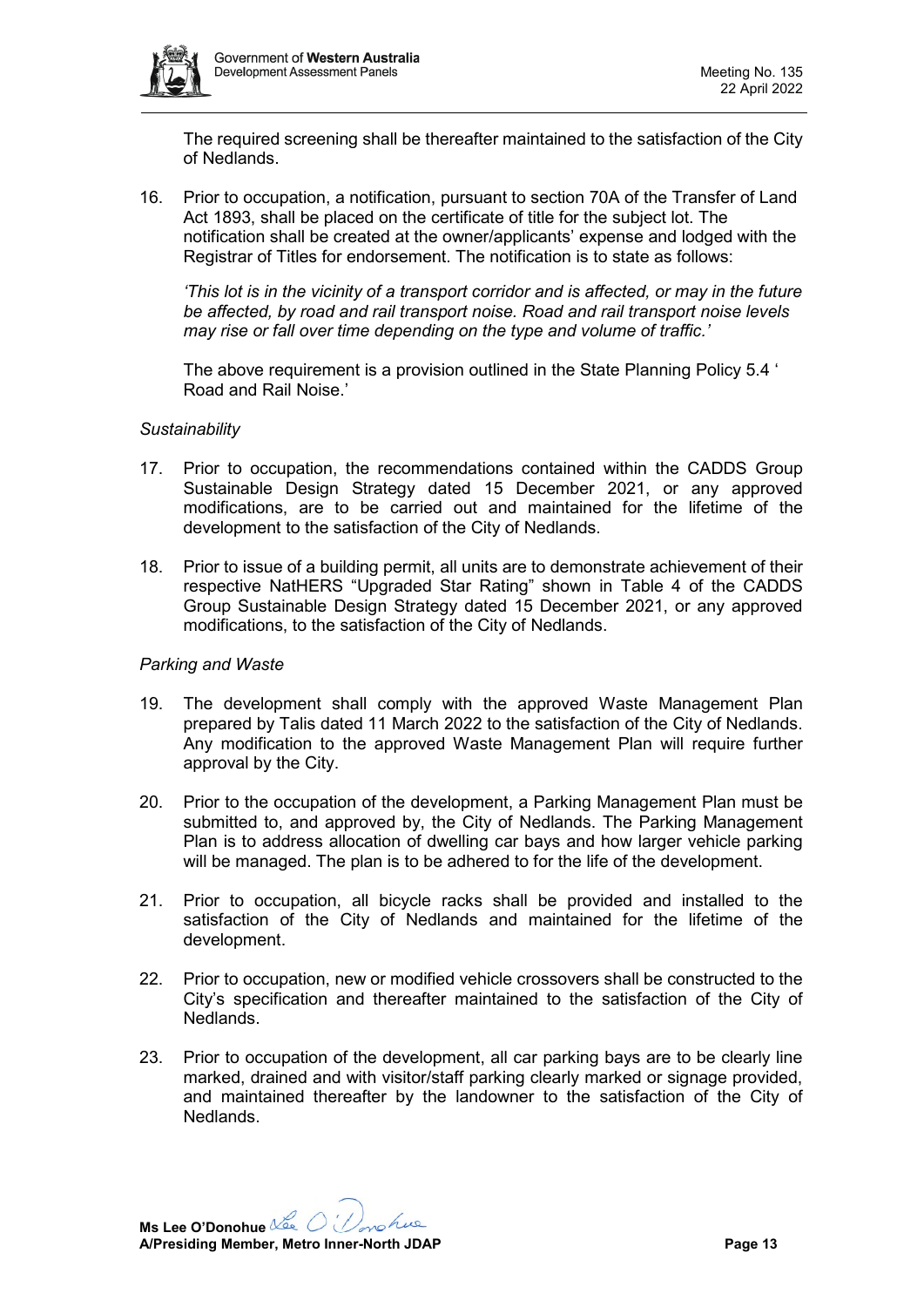

- 24. Prior to occupation, any redundant crossovers shall be removed and the verge and kerbing reinstated to the City's specifications, at the expense of the applicant and to the satisfaction of the City of Nedlands.
- 25. All car parking dimensions (including associated wheel stops and headroom clearance), manoeuvring areas, ramps, crossovers and driveways shall comply with Australian Standard 2890.1-2004 - Off-street car parking and Australian Standard 2890.6:2009 - Off-street parking for people with disabilities (where applicable) to the satisfaction of the City of Nedlands.
- 26. The car stacking equipment depicted on the plans shall comply with Australian Standard AS5124:2017 (as amended) and be maintained for the life of the development.

#### *Screening and Lighting*

- 27. Prior to occupation, all air-conditioning plant, satellite dishes, antennae and any other plant and equipment to the roof of the building shall be located or screened to the satisfaction of the City of Nedlands.
- 28. Prior to occupation, an external lighting plan must be submitted and approved by the City of Nedlands. The lighting is to be designed and located to prevent any increase in light spill onto the adjoining properties in accordance with Australian Standard 4282 – Control of Obtrusive Effects of Outdoor Lighting.

#### **ADVICE NOTES**

- i. This is a Planning Approval only and does not remove the responsibility of the applicant/owner to comply with all relevant building, health and engineering requirements of the City, any obligations under the Strata Titles Act, or the requirements of any other external agency.
- ii. The Construction Management Plan and Demolition Management Plans are to be prepared in the manner and form provided by the City of Nedlands.
- iii. Separate approval is required from the City of Nedlands for any works located within the verge, including landscaping and crossovers. A Vehicle Crossover Permit application is required to be submitted and approved by the City of Nedlands prior to verge works commencing.
- iv. The applicant/owner is advised that a public open space contribution will likely be required at the subdivision stage of the development, consistent with DC 2.3 Public Open Space in Residential Areas and the Planning and Development Act 2005.
- v. Waste charges imposed on lot owners by the City as part of its annual rates and charges will be higher than standard refuse charges, due to the use of an small waste truck and additional services provided by the City in respect of the collection of refuse from the development.
- vi. Consultants need to account for a reduction in assigned noise levels on Sundays and public holiday. The operating hours of the Outdoor Kitchen, BBQ area and Fitness room is to be between 0700 –2200 hours for Monday to Saturday and 0900 – 2200 hours for Sundays and public holidays.

**Ms Lee O'Donohue A/Presiding Member, Metro Inner-North JDAP Page 14**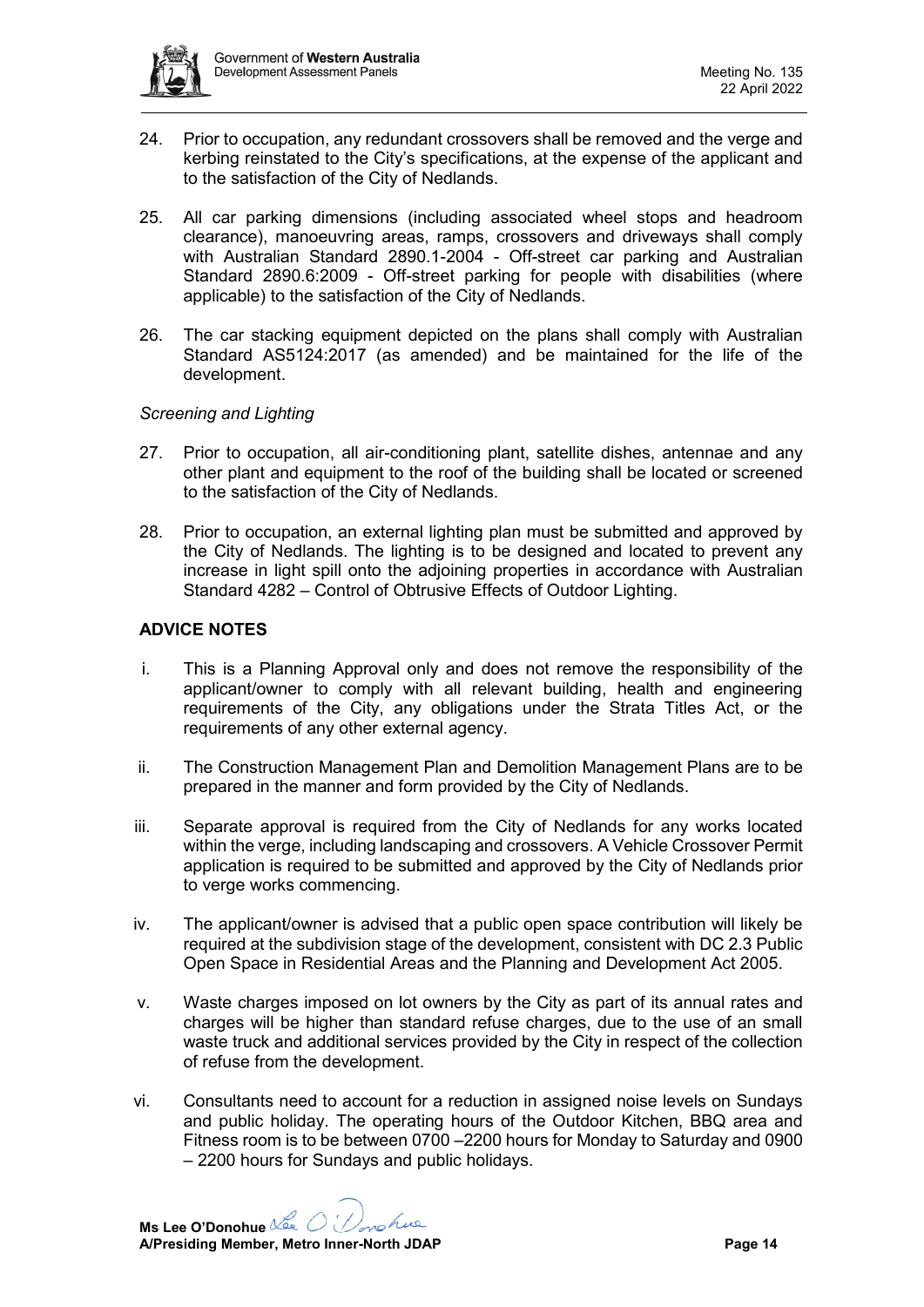

- vii. Service and/or delivery vehicles are not to service the premises before 7.00 am or after 7.00 pm Monday to Saturday, and/or before 9.00 am or after 7.00 pm on Sundays and Public Holidays unless otherwise approved by the City beforehand.
- viii. The development is to be provided with adequate laundry facilities, in line with the requirements of the Health Act (Laundries and Bathrooms) Regulations and City of Nedlands Health Local Laws 2017.

#### **The Alternate Motion (as amended) was put and CARRIED (3/2).**

- For: Ms Lee O'Donohoe Mr John Syme Mr Gene Koltasz
- Against: Cr Fergus Bennett Cr Blane Brackenridge

**REASON:** The majority of Panel Members were satisfied that the building design, form, scale and façade treatments are consistent with the planning framework and anticipated future streetscape.

The location of the site close to Stirling Highway was noted and the provision of a residential apartment on the ground floor, in lieu of a commercial use, is considered appropriate given the residential character of Thomas Street.

The panel exercised discretion for minor variations to the R- Codes based on the proposal merits and context.

# **PROCEDURAL MOTION**

**Moved by:** Ms Lee O'Donohue **Seconded by:** Mr John Syme

That the meeting be adjourned for a period of 5 minutes.

#### **The Procedural Motion was put and CARRIED UNANIMOUSLY.**

**REASON**: To allow the members a comfort break and allow changeover of panel members.

*The meeting was adjourned at 11:14am. The meeting was reconvened at 11:20am*.

*Cr Fergus Bennett and Cr Blane Brackenridge (Local Government Members, City of Nedlands) left the panel at 11:14am.*

*Cr Jonathan Hallett (Local Government Member, City of Vincent) joined the panel at 11:20am.*

**Ms Lee O'Donohue** nohue **A/Presiding Member, Metro Inner-North JDAP Page 15**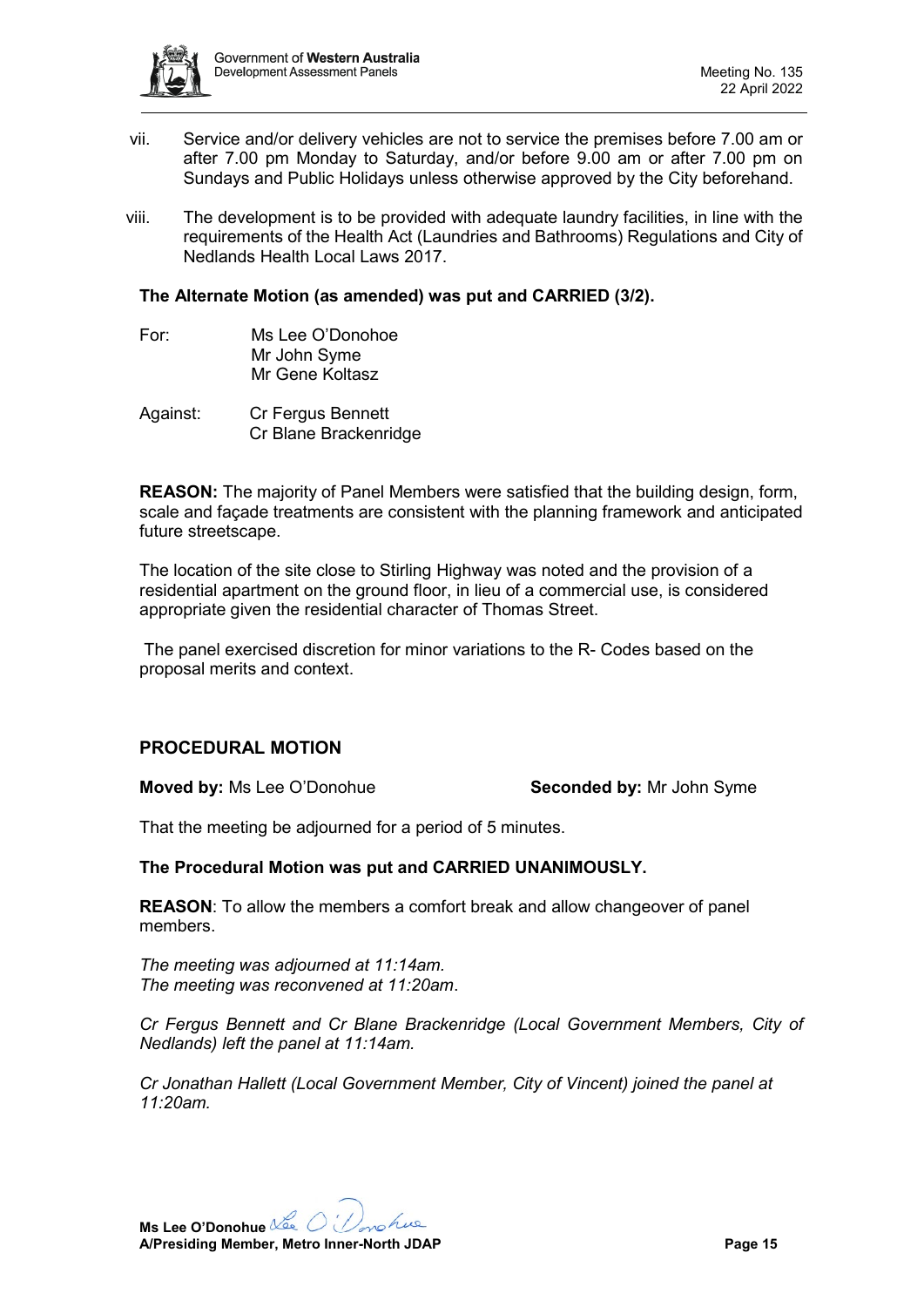

# <span id="page-15-0"></span>**8.2 357 (Lot 500) Oxford Street, Mount Hawthorn**

| Development Description: | <b>Proposed Commercial Development</b> |
|--------------------------|----------------------------------------|
| Applicant:               | PTS Town Planning Pty Ltd              |
| Owner:                   | VM Pty Ltd                             |
| Responsible Authority:   | City of Vincent                        |
| DAP File No:             | DAP/21/02139                           |

#### **REPORT RECOMMENDATION**

**Moved by:** Cr Jonathan Hallett **Seconded by:** Mr Gene Koltasz

That the Metro Inner-North JDAP resolves to:

1. **Approve** DAP Application reference DAP/21/02139 and accompanying plans 'Rev C, Pages 1 – 26, 03/2022' in accordance with Clause 68 of Schedule 2 (Deemed Provisions) of the *Planning and Development (Local Planning Schemes) Regulations 2015*, the provisions of the City of Vincent Local Planning Scheme No. 2, and Clause 24(1) and 26 of the Metropolitan Region Scheme, subject to the following conditions:

#### **Conditions**

1. General

This decision constitutes planning approval only and is valid for a period of four years from the date of approval. If the subject development is not substantially commenced within the specified period, the approval shall lapse and be of no further effect.

- 2. Use of Premises
	- 2.1 This approval is for two Shop tenancies and one Liquor Store Small tenancy as defined in the City of Vincent Local Planning Scheme No. 2:

*Shop - means premises other than a bulky goods showroom, a liquor store – large or a liquor store – small used to sell goods by retail, to hire goods, or to provide services of a personal nature, including hairdressing or beauty therapy services.*

*Liquor Store – Small - means premises the subject of a liquor store licence granted under the Liquor Control Act 1988 with a net lettable area of not more than 300m2.*

- 2.2 The supermarket is restricted to a net lettable area of 1,767 square metres.
- 3. Operating Hours

The hours of operation for the Supermarket shall be restricted from 7:00am to 10:00pm.

**Ms Lee O'Donohue** nohue **A/Presiding Member, Metro Inner-North JDAP Page 16**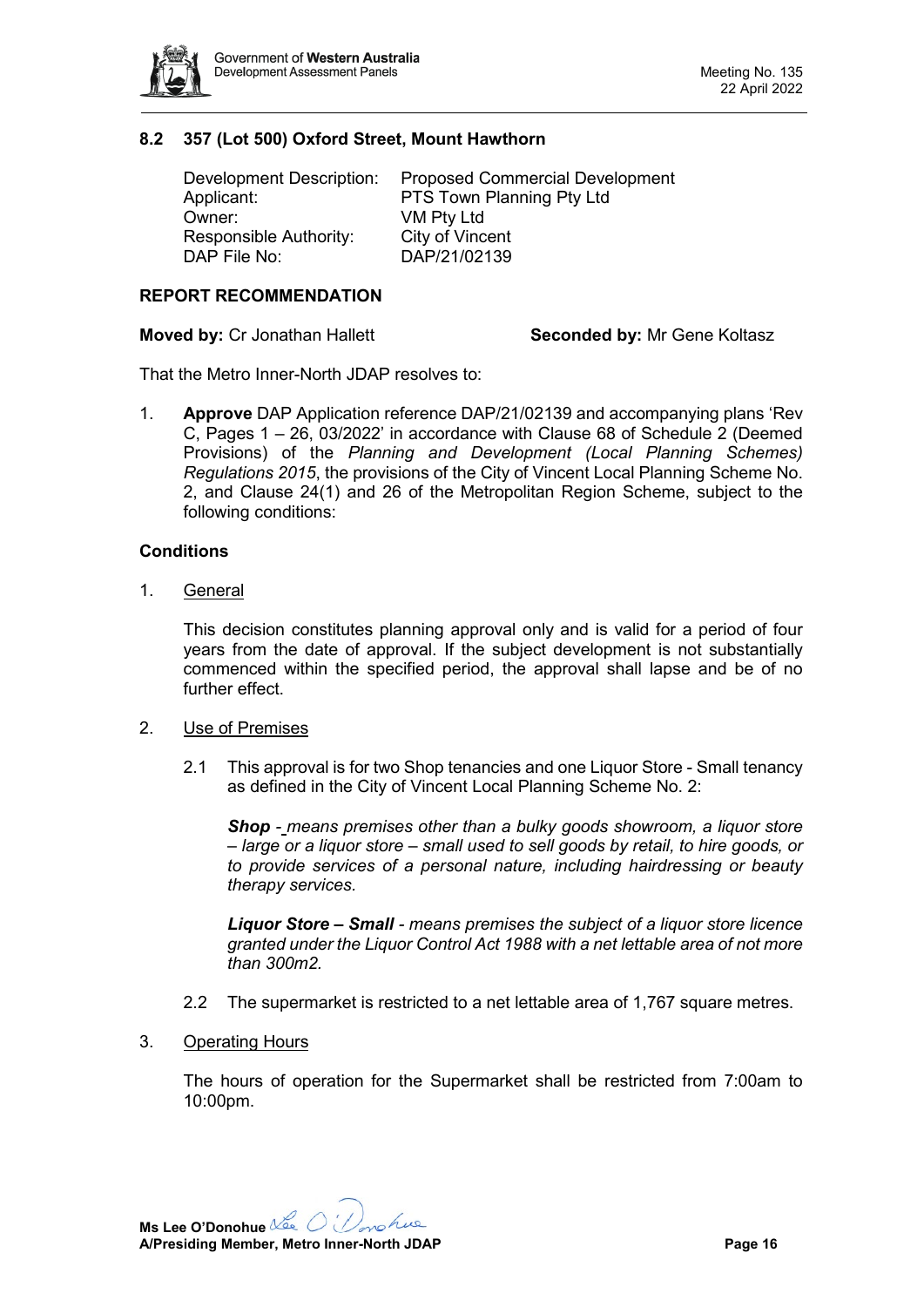

#### 4. Building Design

- 4.1 Doors and windows and adjacent floor areas fronting Oxford Street and Britannia Road shall maintain an active and interactive relationship with this street. Ground floor glazing and/or tinting shall be a minimum of 70 percent visually permeable to provide unobscured visibility. Darkened, obscured, mirrored or tinted glass or other similar materials as considered by the City is prohibited.
- 4.2 All external fixtures and building plant, including air conditioning units, piping, ducting and water tanks, shall be located so as to minimise any visual and noise impact on surrounding landowners, and screened from view from the street, and surrounding properties to the satisfaction of the City.
- 4.3 The awning within the Oxford Street and Britannia Road road reservations attached to the façade of the building shall be designed to be removable, to the satisfaction of the City.

#### 5. Verge Upgrade

- 5.1 A detailed verge upgrade plan to the satisfaction of the City shall be lodged with and approved by the City **prior to commencement of the development**. The plan shall show the following:
	- The provision of barrier kerbs within the Oxford Street verge, located to the north and south of the vehicle access point, that moves the pedestrian footpath 1.2 metres to the east of the Oxford Street boundary, to direct pedestrians further away from exiting vehicles and provide adequate sight lines for their safety, to the City's specifications;
	- Associated works to widen the pedestrian footpath to the east of the barrier kerbs to a width of at least 1.5 metres as well as any necessary drainage upgrades, to the City's specifications;
	- The provision of a zebra crossing across the crossover which is located 1.2 metres to the east of the Oxford Street boundary;
	- The provision of low-level planting within constructed barrier kerbs that do not exceed a height of 0.5 metres, to the City's specifications; and
	- The construction of on-street car parking bays and motorcycle bays to Oxford Street and Britannia Road as illustrated on the approved plans and to the City's specifications.
- 5.2 The works required by Condition 5.1 must be completed by the owner/occupiers and at the owners/occupiers expense **prior to the development the subject of this approval being first used or occupied**.

**Ms Lee O'Donohue** nohue **A/Presiding Member, Metro Inner-North JDAP Page 17**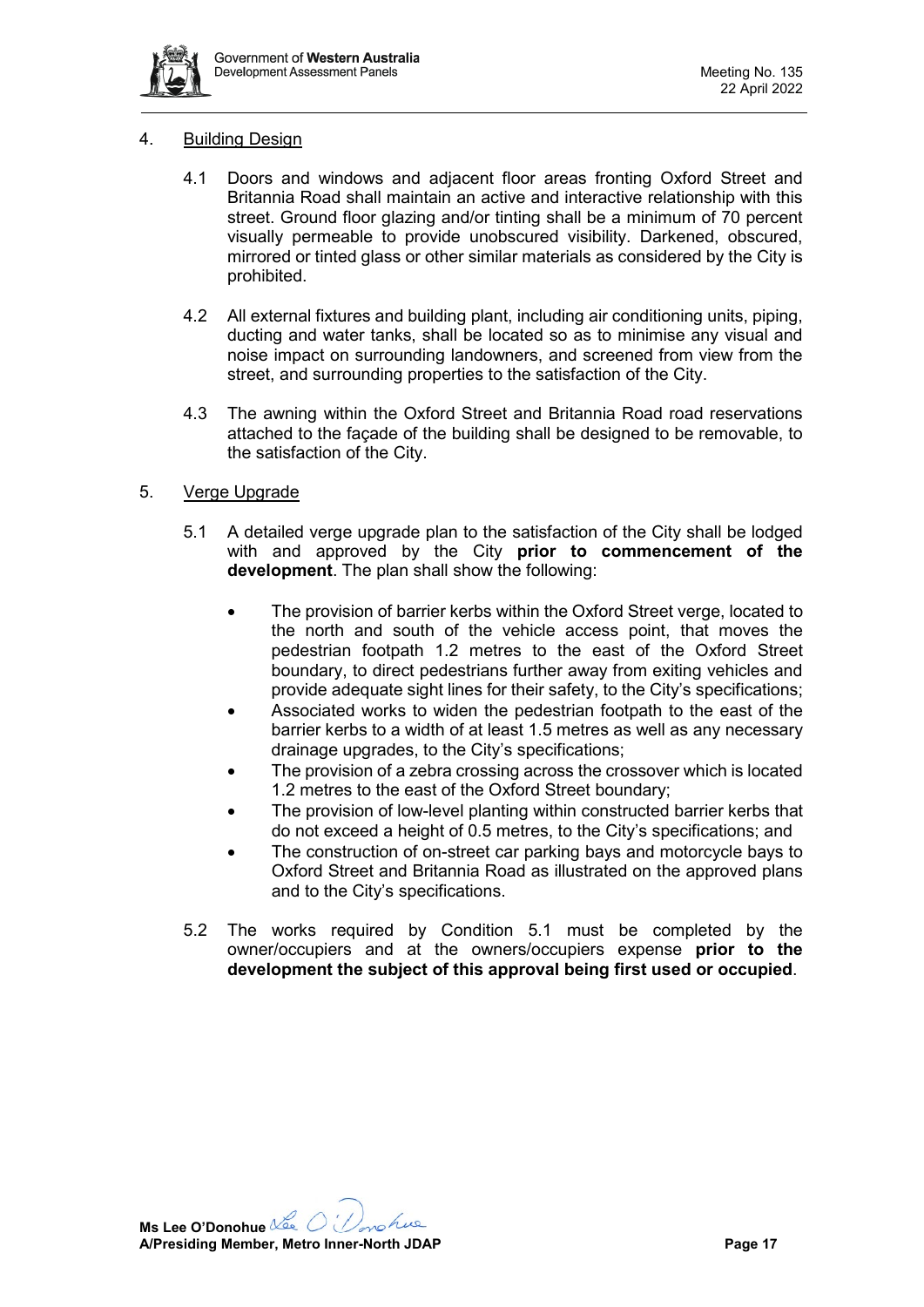

# 6. Public Art

6.1 In accordance with the City's Policy No. 7.5.13 - Percent for Art the application is required to make a public art contribution of \$50,500 being one percent of the \$5.05 million cost of development.

To comply with the Policy, the owner(s) or applicant, on behalf of the owner(s) shall submit a statutory declaration **prior to the lodgement of a Building Permit** stipulating the choice of:

Option 1: Owner/Applicant chooses to co-ordinate the Public Art project themselves or by engaging an art consultant

OR

Option 2: Owner/Applicant chooses to pay cash-in-lieu. Owner/Applicants who choose Option 2 will receive a 15% discount on the Percent for Art contribution.

6.2 The owner(s), or the applicant on behalf of the owner(s), shall comply with the City of Vincent Percent for Public Art Policy No. 7.5.13 in conjunction with the above chosen option:

Option 1 -

**Prior to the issue of a Building Permit** for the development, obtain approval for the Public Art Project and associated Artist; and

**Prior to the first occupation of the development**, install the approved public art project, and thereafter maintain the art work;

OR

Option 2 –

**Prior to the issue of an Occupancy Permit** pay the above cash-in-lieu contribution amount.

# 7. Landscaping

- 7.1 A detailed landscape and reticulation plan for the development site and adjoining road verge, to the satisfaction of the City, shall be lodged with and approved by the City **prior to commencement of the development**. The plan shall be drawn to a scale of 1:100, be generally in accordance with the landscaping plan dated 16 March 2022 and show the following:
	- The location and type of existing and proposed trees and plants that are consistent with the approved landscape plan;
	- Areas to be irrigated or reticulated;
	- The provision of a minimum of 4.2 percent planting area on-site, as defined by the City's Policy No. 7.1.1 – Built Form; and
	- The provision of a minimum of 12 trees contributing towards canopy coverage within the planting areas on the ground level. The tree species are to be in accordance with the City's recommended tree species list;

**Ms Lee O'Donohue** nohue **A/Presiding Member, Metro Inner-North JDAP Page 18**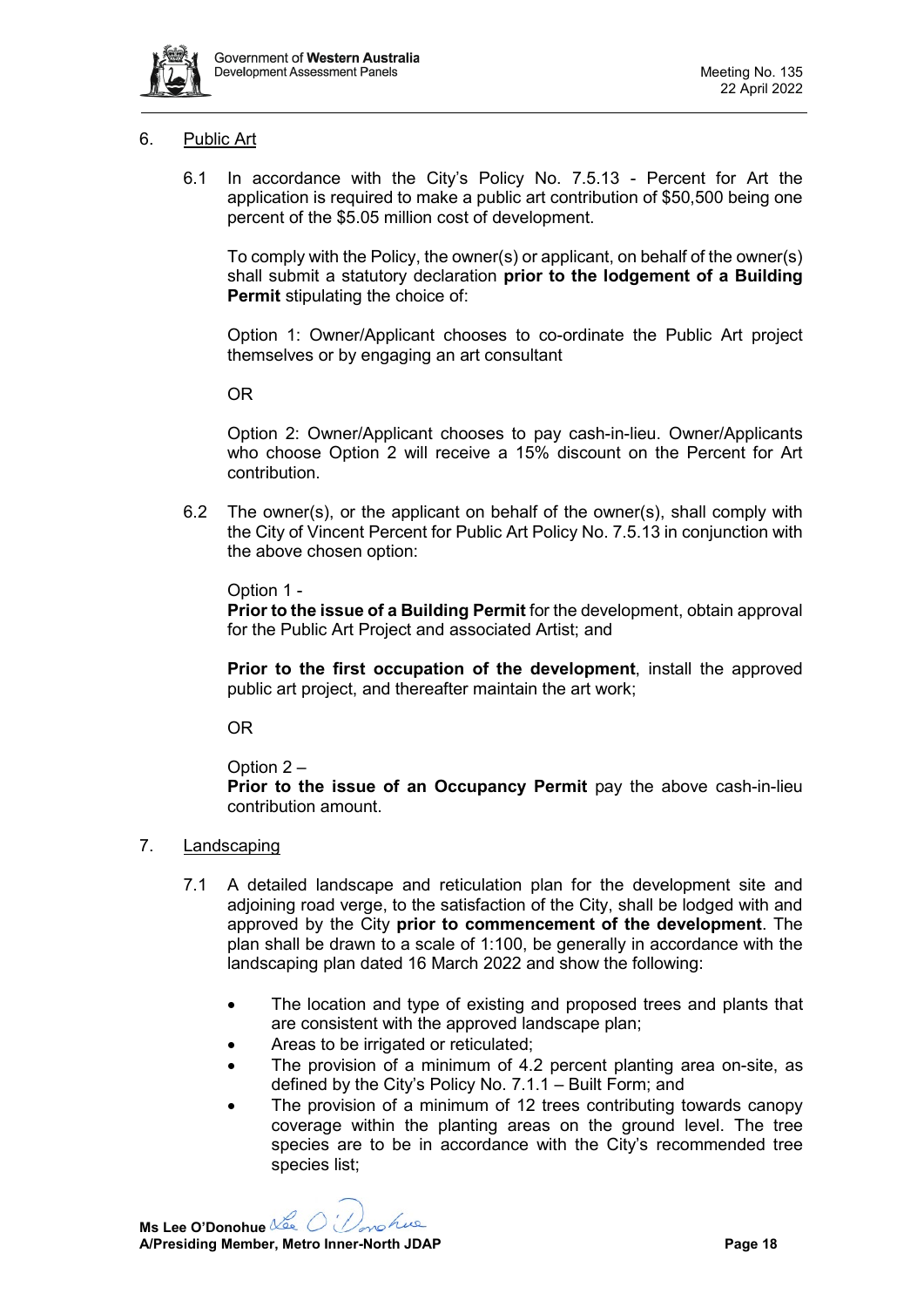

- The provision of a minimum of two (2) trees contributing towards canopy coverage within the planting areas on the upper level. The tree species are to be in accordance with the City's recommended tree species list;
- The extension of the garden bed located within the Oxford Street verge, generally in accordance with the landscaping plan dated 16 March 2022 and to the City's specifications; and
- The re-planting of the Britannia Road verge, generally in accordance with the landscaping plan dated 16 March 2022 and to the City's specifications.
- 7.2 All works shown in the plans as identified in Condition 7.1 above shall be undertaken in accordance with the approved plans to the City's satisfaction, **prior to occupancy or use of the development** and maintained thereafter to the satisfaction of the City at the expense of the owners/occupiers.
- 7.3 No verge tree shall be removed without the prior written approval of the City. The verge trees shall be retained and protected from damage including unauthorised pruning, to the satisfaction of the City.

# 8. Schedule of External Finishes

- 8.1 **Prior to the issue of a building permit**, a detailed schedule of external finishes (including materials, colour schemes and details) shall be submitted to and approved by the City. The development shall be finished in accordance with the approved schedule **prior to the use or occupation of the development**;
- 8.2 A non-sacrificial anti-graffiti coating shall be applied to the external surfaces of the development **prior to the occupation or use of the development,**  and thereafter maintained, to the satisfaction of the City;

# 9. Car Parking, Access and Bicycle Facilities

- 9.1 All Road Safety measures recommended in section 7.8 of the approved Transport Impact Assessment (Transcore, March 2022) shall be implemented and the development carried out in accordance with these measures and approved plans, to the satisfaction of the City.
- 9.2 A minimum of 64 car parking bays shall be provided on-site on the upper level. The car parking and access areas shall be provided and constructed in accordance with the approved plans and are to comply with the requirements of AS2890.1 **prior to the occupation or use of the development**.
- 9.3 13 employee car parking bays shall be provided within car stackers on-site as shown on the approved plans. The car stackers and associated access areas shall be provided and constructed in accordance with the approved plans and are to comply with the requirements of AS2890.1 **prior to the occupation or use of the development**.
- 9.4 **Prior to occupancy or use of the development**, redundant or "blind" crossovers shall be removed and the verge and kerb made good to the satisfaction of the City, at the applicant/owner's full expense.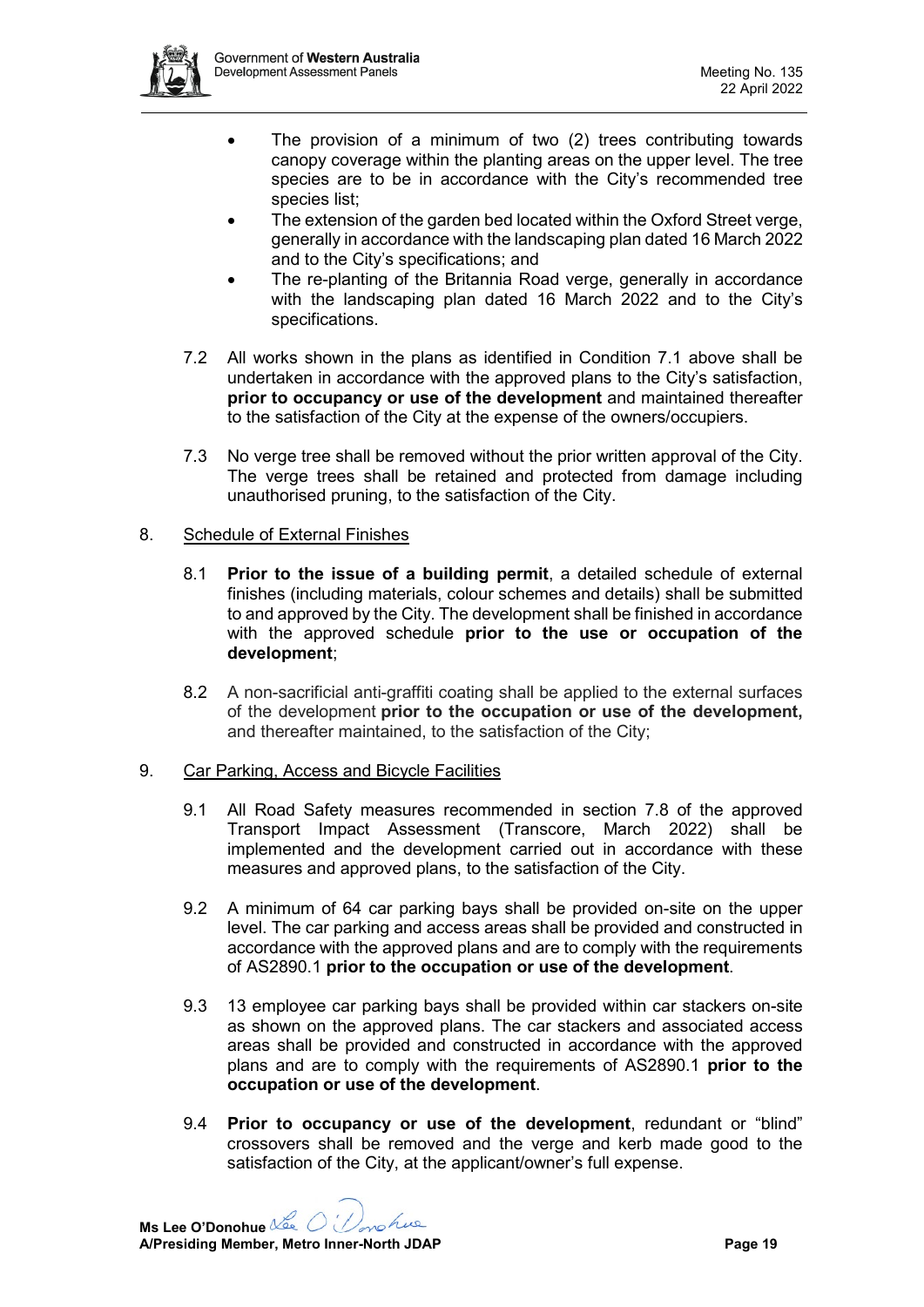

- 9.5 Vehicle and pedestrian access points are required to match into existing footpath levels.
- 9.6 Any vehicle access provided with a gate shall be visually permeable, to the satisfaction of the City.
- 9.7 A pedestrian crossing shall be provided across all vehicle access points to allow for safe pedestrian crossing.
- 9.8 Bicycle facilities shall be designed and installed on-site in accordance with AS2890.3 and installed **prior to occupancy or use of the development** in the following locations to the satisfaction of the City:
	- 17 long-term bicycle facilities provided on-site; and
	- 32 short-term bicycle facilities provided within the adjacent verge as shown on the approved plans.

# 10. Delivery Management Plan

A management plan for the delivery and service vehicle movements for the development shall be submitted to the City for its approval **prior to the use commencing on-site**. The plan shall address the following:

- Hours of delivery and service vehicles attending the site; and
- Movements and size of delivery vehicles to ensure that they do not obstruct the vehicle movements on adjoining and surrounding streets.
- 11. Stormwater

Stormwater from all roofed and paved areas shall be collected and contained on site. Stormwater must not affect or be allowed to flow onto or into any other property or road reserve.

#### 12. Waste Management

- 12.1 Waste and refuse generated on the site by all tenancies shall be collected by a private contractor at the expense of the applicant/landowner and approved by the City.
- 12.2 The approved Waste Management Plan (Dallywater Consulting, November 2021) shall be implemented to the satisfaction of the City, unless otherwise approved by the City's Waste Services team.

#### 13. Acoustic Report and Noise Management

13.1 **Prior to the issue of a Building Permit**, an updated acoustic report shall be submitted to the City to demonstrate compliance with the City's Sound Attenuation Policy No. 7.5.21, namely in relation to the construction of the building and mechanical services. The recommended measures of the report shall be implemented, to the satisfaction of the City.

**Ms Lee O'Donohue** nohue **A/Presiding Member, Metro Inner-North JDAP Page 20**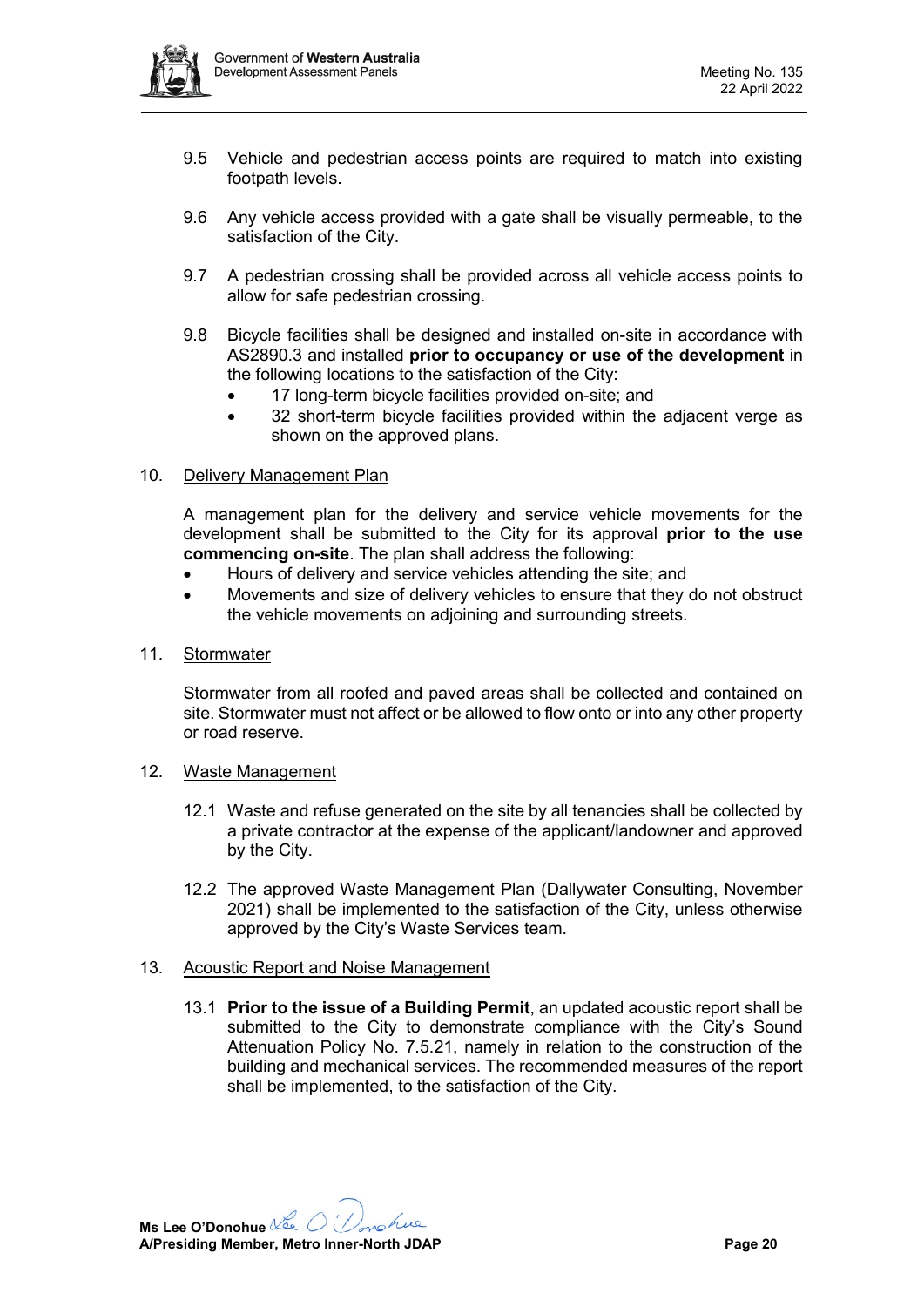

- 13.2 All assumptions and recommendations included in the approved acoustic report identified in Condition 13.1 above and shall be implemented as part of the development, to the satisfaction of the City **prior to the occupancy or use of the development** and maintained thereafter to the satisfaction of the City at the expense of the owners/occupiers.
- 13.3 **Prior to the occupation or use of each tenancy,** an Operations Noise Management Plan shall be lodged with and approved by the City and shall include, but not be limited to, the measures required to mitigate noise from:
	- Deliveries
	- Waste collection
	- Trolley collection
	- Patron / Customer numbers
	- Complaint management

The approved Operations Noise Management Plan shall be implemented and maintained thereafter, to the satisfaction of the City.

#### 14. Construction Management Plan

**Prior to the issue of a Building Permit** a Construction Management Plan that details how the construction of the development will be managed to minimise the impact on the surrounding (including demolition and/or forward works). The Construction Management Plan is required to address the following concerns that relate to any works to take place on the site:

- Public safety, amenity and site security;
- Contact details of essential site personnel;
- Construction operating hours;
- Noise control and vibration management;
- Dilapidation Reports of nearby properties;
- Air, sand and dust management;
- Stormwater and sediment control:
- Soil excavation method:
- Waste management and materials re-use;
- Traffic and access management;
- Parking arrangements for contractors and subcontractors;
- Consultation plan with nearby properties; and
- Compliance with AS4970-2009 relating to the protection of trees on the verge adjacent to the development site.
- 15. Advertising Signs

All signage shown on the approved plans do not form part of this development approval. All signage relating to the development is subject to separate development approval.

16. Environmentally Sustainable Design

All the recommended measures of the approved sustainability report (Full Circle Design Services, November 2021) shall be implemented **prior to the occupation or use of the development**, to the satisfaction of the City.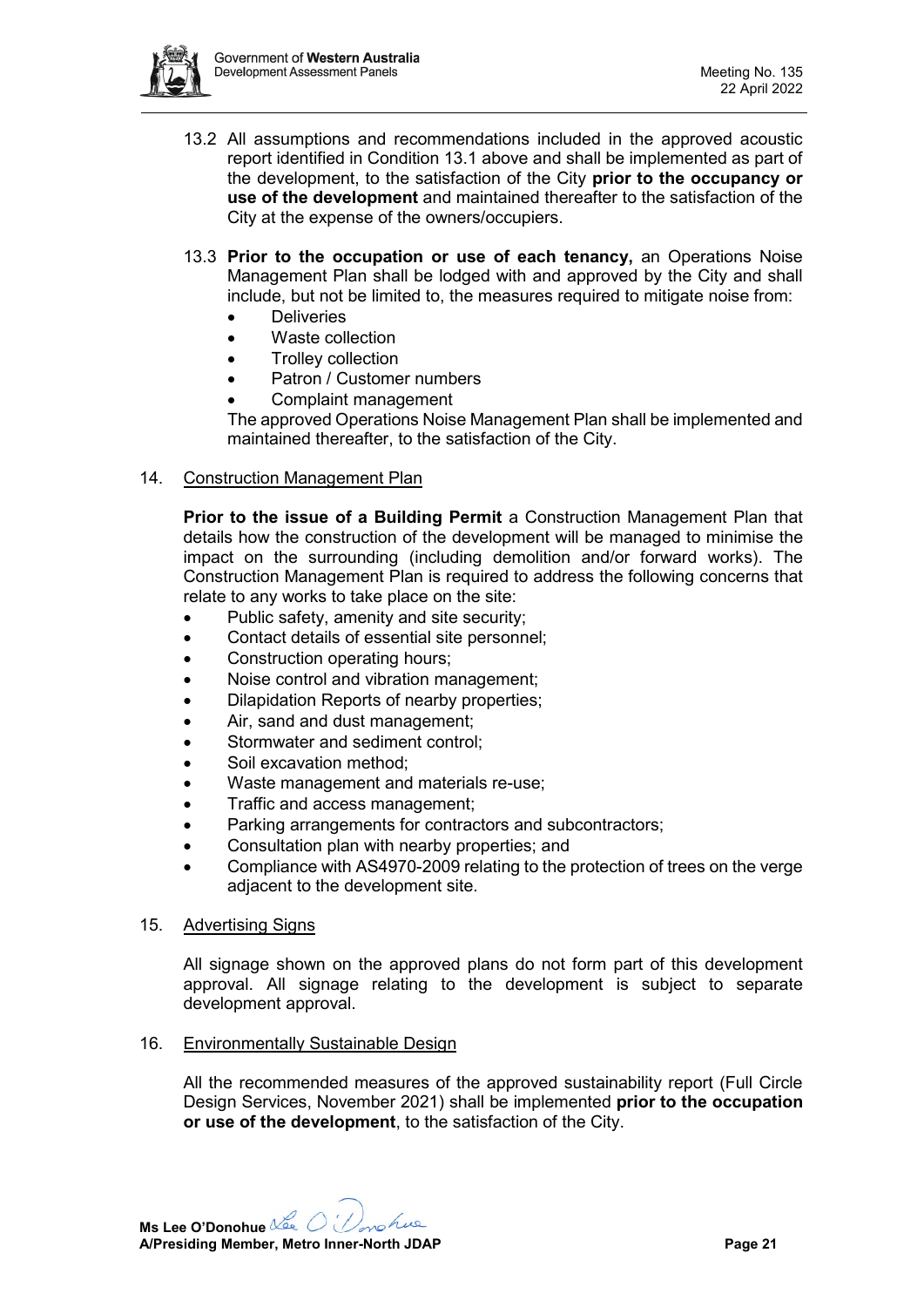

# **Advice Notes**

- 1. This is a development approval only and is issued under the City of Vincent's Local Planning Scheme No. 2 only. It is the responsibility of the applicant/owner to obtain any other necessary approvals and to commence and carry out development in accordance with any other laws.
- 2. The movement of all path users, with or without disabilities, within the road reserve, shall not be impeded in any way during the course of the building works. This area shall be maintained in a safe and trafficable condition and a continuous path of travel (minimum width 1.5 metres) shall be maintained for all users at all times during construction works. Permits are required for placement of any materials within the road reserve.
- 3. An Infrastructure Protection Bond together with a non-refundable inspection fee shall be lodged with the City by the applicant, prior to the commencement of works, and will be held until all building/development works have been completed and any disturbance of, or damage to the City's infrastructure, including verge trees, has been repaired/reinstated to the satisfaction of the City. An application for the refund of the bond shall be made in writing. The bond is non-transferable.
- 4. All storm water produced on the subject land shall be retained on site, by suitable means to the full satisfaction of the City. No further consideration shall be given to the disposal of storm water 'off site' without the submission of a geotechnical report from a qualified consultant. Should approval to dispose of storm water 'off site' be subsequently provided, detailed design drainage plans and associated calculations for the proposed storm water disposal shall be lodged together with the building permit application working drawings.
- 5. The owner/applicant may be required to obtain a Work Zone Permit from the City in order to satisfy this Condition due to access constraints. The requirement for, and cost of any such permit shall be determined by the City following the lodgement of a Building Permit.
- 6. Where an approval has lapsed, no development must be carried out without the further approval of the local government having first be sought and obtained.
- 7. If an applicant or owner is aggrieved by this determination there is a right of review by the State Administrative Tribunal in accordance with the Planning and Development Act 2005, Part 14.
- 8. Pursuant to Schedule 4, Clause 4.2 of the Clause 78H *Notice of Exemption from Planning Requirements During State of Emergency*, a further two years is added to the date by which the development shall be substantially commenced.
- 9. The food premises design and construction shall ensure compliance with the outcomes of the Food Standards Code and Australian Standard 4674-2004 'Design, construction and fit-out of food premises.

**Ms Lee O'Donohue** nohue **A/Presiding Member, Metro Inner-North JDAP Page 22**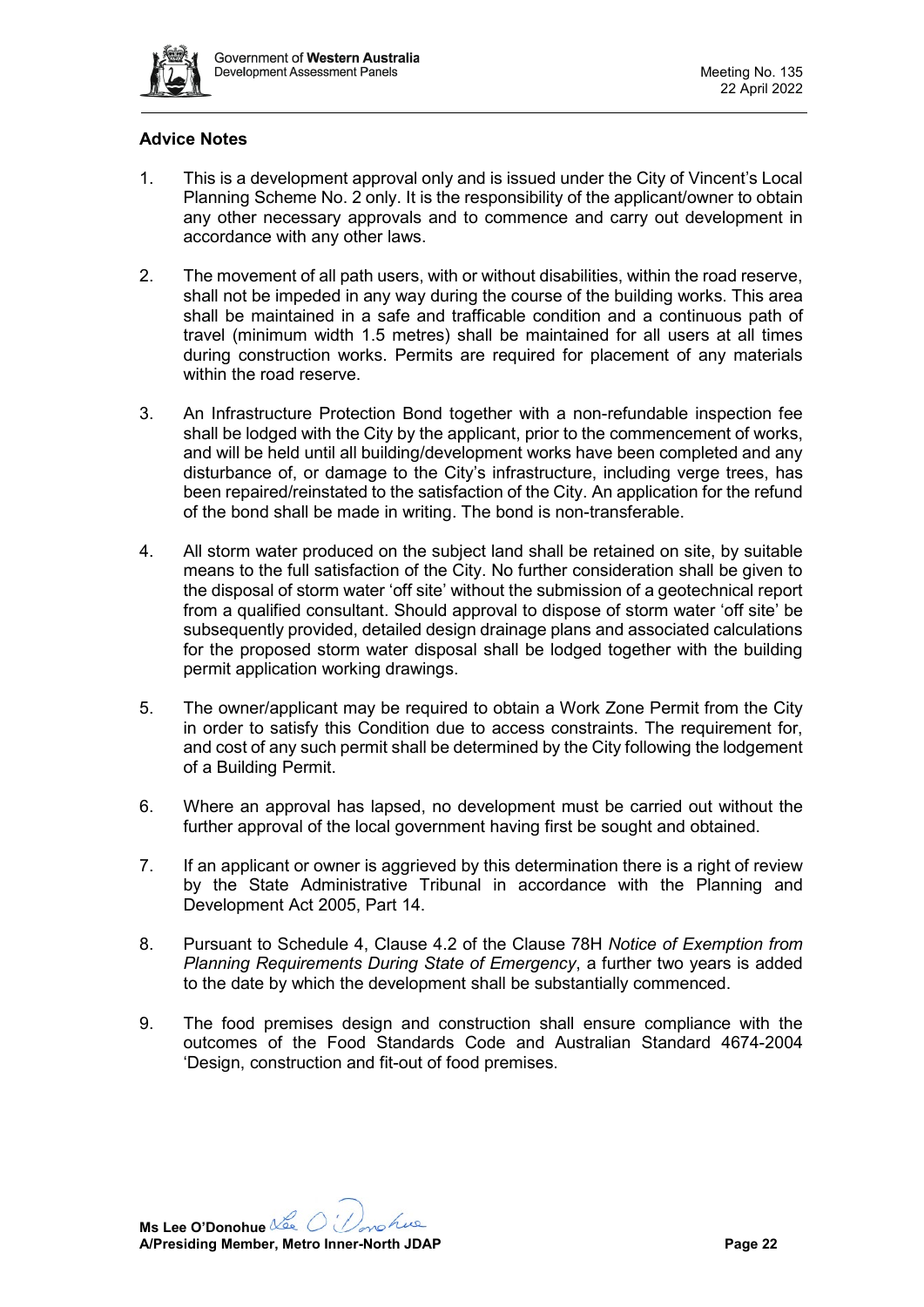

10. In reference to the Verge Upgrades requirements, a refundable verge upgrade bond shall be lodged prior to the commencement of building works and will be held until all works have been completed and/or any damage to the existing facilities have been re-instated to the satisfaction of the City. An application to the City for the refund of the upgrade bond must be made in writing. Please contact the City's Technical Services team on 9273 6000 for further information.

### **The Report Recommendation was put and CARRIED UNANIMOUSLY.**

**REASON:** The Panel considered that the proposal represents a well designed and considered development that satisfies the requirements and objectives of the planning framework. The Panel were very supportive that an existing building is being retained as part of the application.

The uses proposed are appropriate for an out of centre development which have minimal impact on existing commercial centres within the locality. The location of the corner site, along Oxford Street, will also assist in further activating this portion of Oxford Street and will establish retail uses appropriate to the surrounding residential area.

<span id="page-22-0"></span>Minor variations were sought and supported.

#### **9. Form 2 – Responsible Authority Reports – DAP Amendment or Cancellation of Approval**

Nil.

#### <span id="page-22-2"></span><span id="page-22-1"></span>**10. State Administrative Tribunal Applications and Supreme Court Appeals**

The Presiding Member noted the following SAT Applications –

| <b>Current SAT Applications</b>    |                               |                                                                                                                                                |                                                                                                           |                       |
|------------------------------------|-------------------------------|------------------------------------------------------------------------------------------------------------------------------------------------|-----------------------------------------------------------------------------------------------------------|-----------------------|
| File No. &<br><b>SAT</b><br>DR No. | <b>LG</b><br><b>Name</b>      | <b>Property Location</b>                                                                                                                       | <b>Application</b><br><b>Description</b>                                                                  | <b>Date</b><br>Lodged |
| DAP/19/01651<br>DR160/2020         | City of<br><b>Nedlands</b>    | Lot 1 (80) Stirling<br>Highway, Lots 21-<br>23(2, 486)<br>Florence Road and<br>Lots 33 & 33 (9&7)<br><b>Stanley Street,</b><br><b>Nedlands</b> | <b>Shopping Centre</b>                                                                                    | 21/07/2020            |
| DAP/21/02084<br>DR9/2022           | City<br><b>Nedlands</b>       | of ∣ Lot<br>(99)<br>541<br>Broadway,<br><b>Nedlands</b>                                                                                        | <b>Mixed</b><br><b>use</b><br>development<br>comprising 21 units<br>and a cafe                            | 14/01/2022            |
| DAP/21/02136<br>DR60/2022          | City<br>of<br><b>Nedlands</b> | No. 43 Esplanade,<br><b>Nedlands</b>                                                                                                           | Mixed<br>Proposed<br>Use Development -<br>consulting<br>One<br>three<br>and<br>room<br>multiple dwellings | 01/04/2022            |

**Ms Lee O'Donohue** nohue **A/Presiding Member, Metro Inner-North JDAP Page 23**